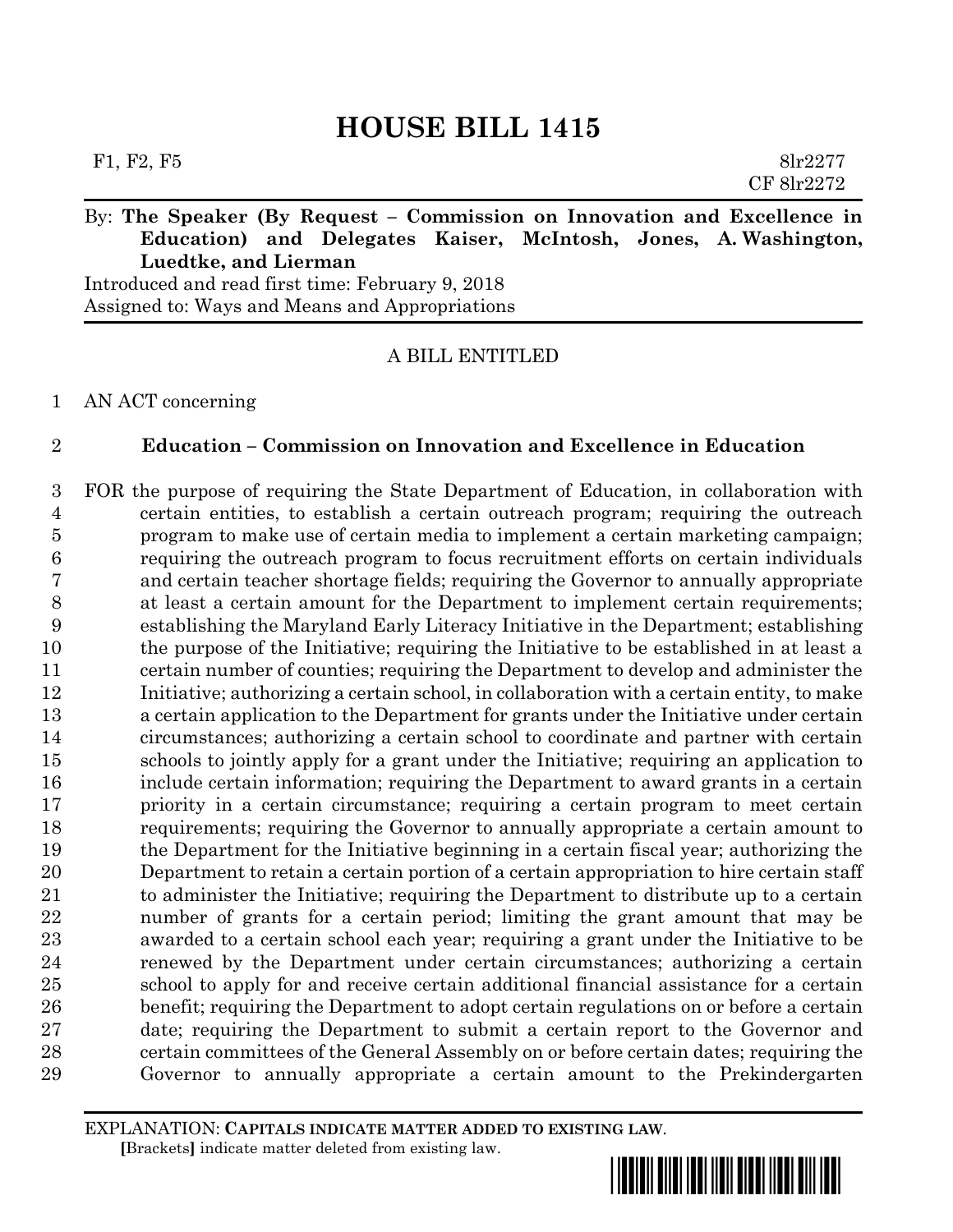Expansion Fund beginning in a certain fiscal year; requiring the Governor to include a certain appropriation beginning in a certain fiscal year for grants under the Public School Opportunities Enhancement Program; requiring a certain grantee to receive a grant in a certain amount in a certain fiscal year under certain circumstances; establishing the Learning in Extended Academic Programs (LEAP) grant program; providing for the purpose of the Program; requiring the Department to notify a county board with certain information; authorizing a certain school to apply for a grant under certain circumstances; authorizing a certain school to coordinate and partner with certain schools to jointly apply for a grant; requiring the application to provide a certain plan; authorizing a certain school to partner with a certain nonprofit organization subject to a certain requirement; requiring a certain extended academic program to include certain programs targeted to certain students; providing the minimum amount of programming for certain programs; requiring the Department to review applications and establish procedures to account for certain schools in counties that participate in a certain federal program; requiring the Department to prioritize awarding grants to certain applicants and ensure geographic diversity under certain circumstances; requiring the Governor to include a certain appropriation beginning in a certain fiscal year for the Program; authorizing the Department to retain a certain portion of a certain appropriation to hire certain staff to administer the Program; requiring the Department, in collaboration with certain schools, to report to the General Assembly on or before certain dates on certain issues; altering certain eligibility requirements for the Teaching Fellows for Maryland scholarship program; specifying that certain individuals are eligible to receive a certain scholarship; altering the number of years for a certain individual to fulfill a certain service obligation; requiring the Governor to annually include at least a certain appropriation in the State budget to award certain scholarships; establishing a Career and Technology Education Innovation Grant; specifying the purpose of the Grant; requiring the Department to administer the Grant; authorizing certain county boards to submit a proposal to receive a grant for a certain career and technology education program; providing the eligibility and application requirements for a county board to receive a grant; requiring the Department to establish certain processes and procedures for accepting and evaluating applications; requiring the Department to make awards in a timely fashion; requiring the Governor to annually appropriate at least a certain amount for a certain grant program; authorizing the Department to retain a certain portion of a certain appropriation to hire certain staff to administer the grant program; extending the termination date of the Commission on Innovation and Excellence in Education; extending the date for the Commission to submit a final report; extending the date for the Department to contract with a certain entity for a certain independent study; requiring a certain independent study to include certain issues and make certain recommendations; extending the date for the Department to submit a final report; defining certain terms; and generally relating to the Commission on Innovation and Excellence in Education.

BY adding to

Article – Education

Section 2–306 and 5–216; 7–2001 through 7–2006 to be under the new subtitle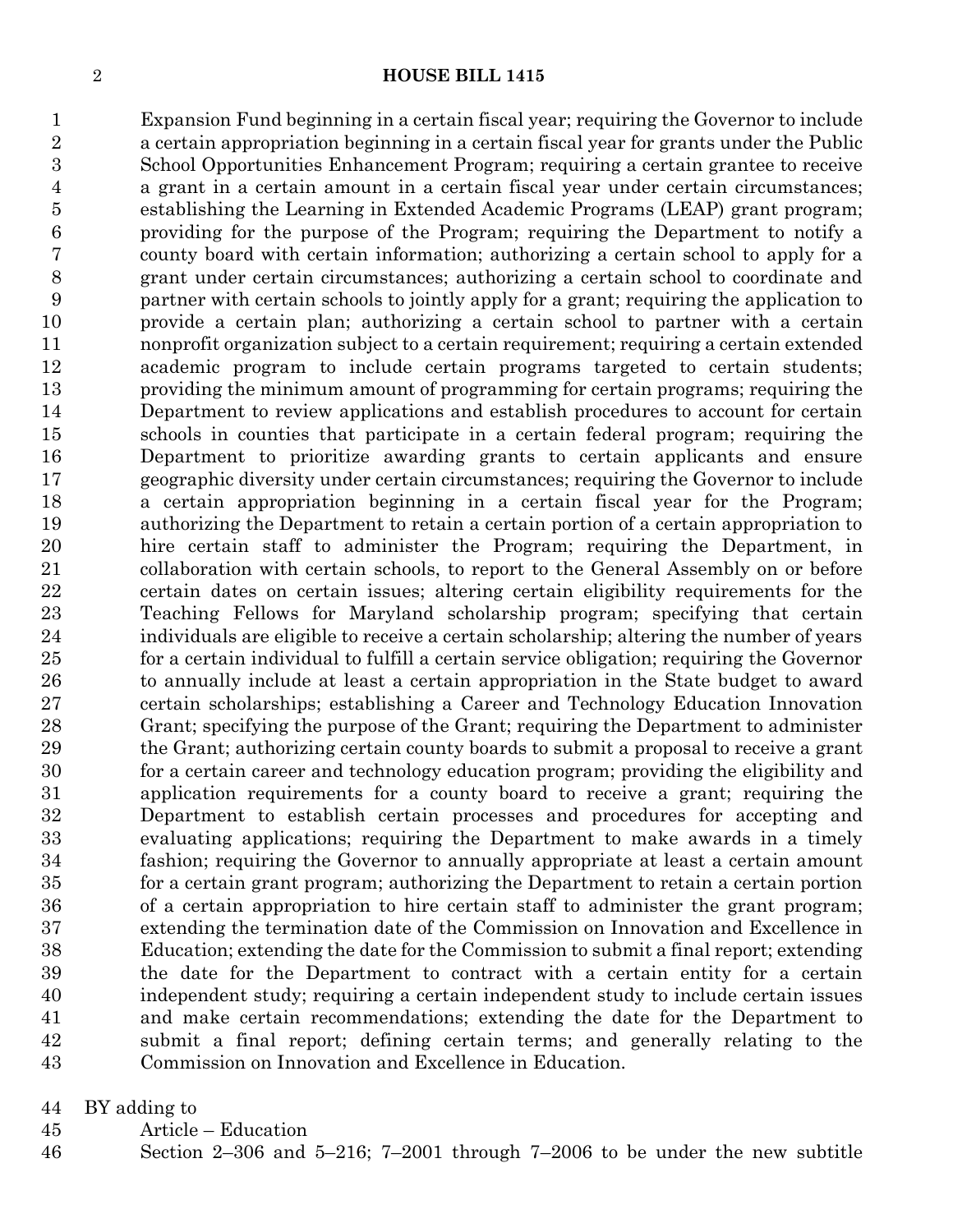| $\mathbf 1$    | "Subtitle 20. Learning in Extended Academic Programs (LEAP)"; and 21–205                                                                                                                                     |
|----------------|--------------------------------------------------------------------------------------------------------------------------------------------------------------------------------------------------------------|
| $\overline{2}$ | Annotated Code of Maryland                                                                                                                                                                                   |
| 3              | (2014 Replacement Volume and 2017 Supplement)                                                                                                                                                                |
| 4              | BY repealing and reenacting, without amendments,                                                                                                                                                             |
| $\bf 5$        | Article - Education                                                                                                                                                                                          |
| 6              | Section 7-101.2(a)(1), (4), and (6), (b)(1) and (2), and (e), 7-1702(a), 18-2201,                                                                                                                            |
| 7              | 18-2202, 18-2205 through 18-2208, and 18-2210                                                                                                                                                                |
| $8\,$          | Annotated Code of Maryland                                                                                                                                                                                   |
| 9              | (2014 Replacement Volume and 2017 Supplement)                                                                                                                                                                |
| 10             | BY repealing and reenacting, with amendments,                                                                                                                                                                |
| 11             | Article – Education                                                                                                                                                                                          |
| 12             | Section 7-101.2(d), 7-1704, 18-2203, 18-2204, and 18-2209                                                                                                                                                    |
| 13             | Annotated Code of Maryland                                                                                                                                                                                   |
| 14             | (2014 Replacement Volume and 2017 Supplement)                                                                                                                                                                |
| 15             | BY repealing and reenacting, without amendments,                                                                                                                                                             |
| 16             | Chapter 701 of the Acts of the General Assembly of 2016                                                                                                                                                      |
| 17             | Section $1(a)$                                                                                                                                                                                               |
| 18             | BY repealing and reenacting, with amendments,                                                                                                                                                                |
| 19             | Chapter 701 of the Acts of the General Assembly of 2016                                                                                                                                                      |
| 20             | Section $1(h)$ and 4                                                                                                                                                                                         |
| 21             | BY repealing and reenacting, without amendments,                                                                                                                                                             |
| 22             | Chapter 702 of the Acts of the General Assembly of 2016                                                                                                                                                      |
| 23             | Section $1(a)$                                                                                                                                                                                               |
| 24             | BY repealing and reenacting, with amendments,                                                                                                                                                                |
| 25             | Chapter 702 of the Acts of the General Assembly of 2016                                                                                                                                                      |
| 26             | Section $1(h)$ and 4                                                                                                                                                                                         |
| 27             | BY repealing and reenacting, with amendments,                                                                                                                                                                |
| 28             | Chapter 715 of the Acts of the General Assembly of 2017                                                                                                                                                      |
| 29             | Section 2                                                                                                                                                                                                    |
| 30             | SECTION 1. BE IT ENACTED BY THE GENERAL ASSEMBLY OF MARYLAND,                                                                                                                                                |
| 31             | That the Laws of Maryland read as follows:                                                                                                                                                                   |
| 32             | <b>Article - Education</b>                                                                                                                                                                                   |
| 33             | $2 - 306.$                                                                                                                                                                                                   |
| 34<br>35<br>36 | IN THIS SECTION, "OUTREACH PROGRAM" MEANS A COMPREHENSIVE<br>(A)<br>RECRUITMENT AND OUTREACH PROGRAM DESIGNED TO ENCOURAGE THE TOP 25%<br>OF HIGH SCHOOL GRADUATES FROM EACH LOCAL SCHOOL SYSTEM TO CONSIDER |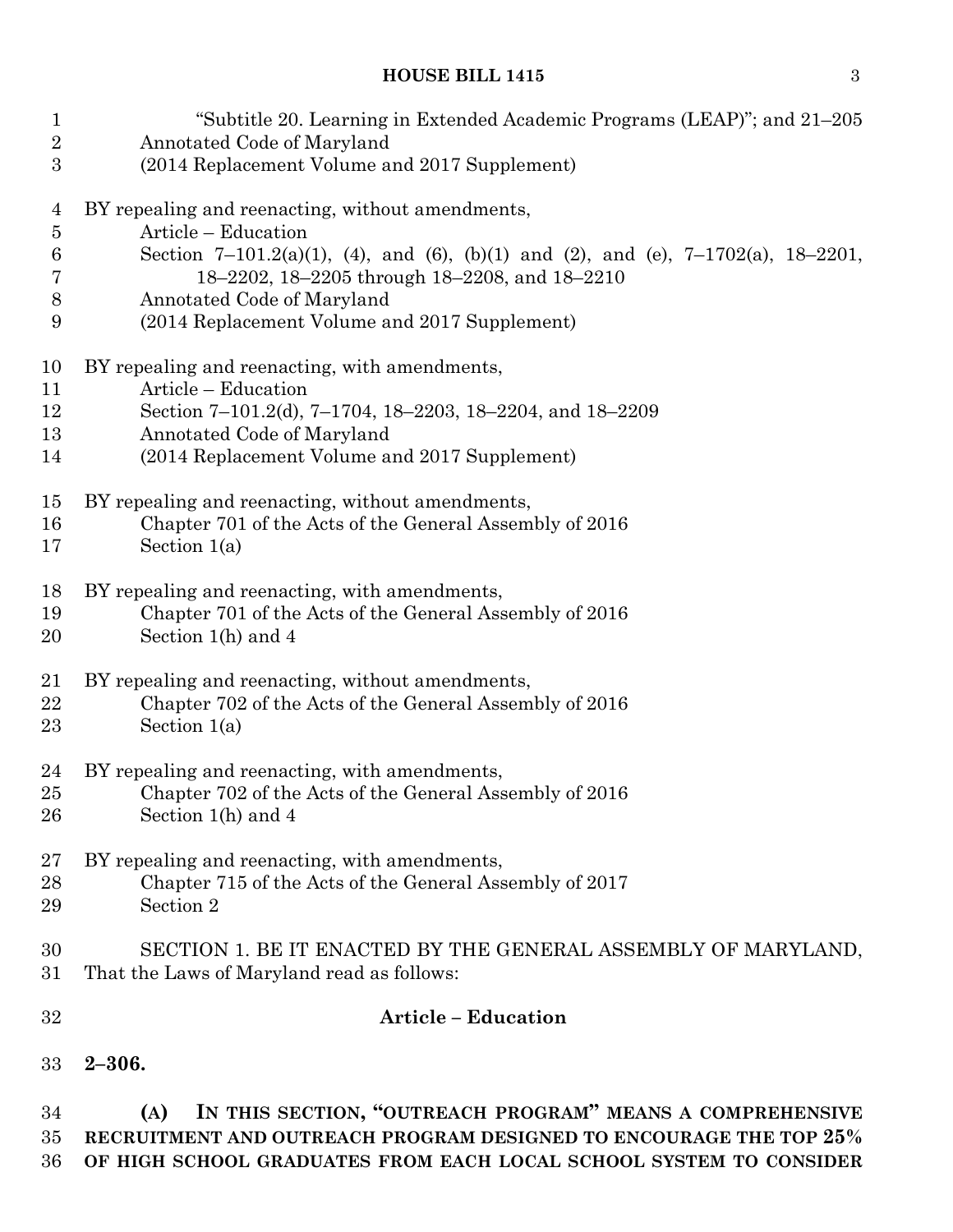**PURSUING A MARYLAND PROFESSIONAL TEACHER'S CERTIFICATE.**

 **(B) THE DEPARTMENT, IN COLLABORATION WITH TEACHER PREPARATION PROGRAMS AT INSTITUTIONS OF HIGHER EDUCATION, COUNTY BOARDS, TEACHERS, AND OTHER INTERESTED STAKEHOLDERS, SHALL ESTABLISH AN OUTREACH PROGRAM WITHIN THE DEPARTMENT.**

 **(C) THE OUTREACH PROGRAM SHALL MAKE USE OF A COMBINATION OF FREE PUBLIC SERVICE MEDIA AND PAID MEDIA TO IMPLEMENT A STATEWIDE MARKETING CAMPAIGN TO:**

 **(1) IMPROVE THE PUBLIC PERCEPTION OF THE TEACHING PROFESSION AND ENCOURAGE INDIVIDUALS TO PURSUE A MARYLAND PROFESSIONAL TEACHER'S CERTIFICATE; AND**

 **(2) PROVIDE INFORMATION TO INCREASE AWARENESS OF AVAILABLE INCENTIVES FOR INDIVIDUALS WHO PURSUE A MARYLAND PROFESSIONAL TEACHER'S CERTIFICATE, INCLUDING THE TEACHING FELLOWS FOR MARYLAND SCHOLARSHIP PROGRAM ESTABLISHED UNDER TITLE 18, SUBTITLE 22 OF THIS ARTICLE.**

 **(D) TO THE EXTENT POSSIBLE, THE OUTREACH PROGRAM SHALL FOCUS RECRUITMENT EFFORTS ON:**

 **(1) INDIVIDUALS FROM ETHNIC, RACIAL, AND OTHER DEMOGRAPHIC GROUPS THAT ARE UNDERREPRESENTED IN THE TEACHING PROFESSION IN MARYLAND; AND**

**(2) TEACHER SHORTAGE FIELDS IDENTIFIED BY THE DEPARTMENT.**

 **(E) THE GOVERNOR SHALL APPROPRIATE AT LEAST \$250,000 IN THE ANNUAL STATE BUDGET FOR THE DEPARTMENT TO IMPLEMENT THE REQUIREMENTS OF THIS SECTION.**

**5–216.**

 **(A) (1) IN THIS SECTION THE FOLLOWING WORDS HAVE THE MEANINGS INDICATED.**

 **(2) "INITIATIVE" MEANS THE MARYLAND EARLY LITERACY INITIATIVE.**

**(3) "INTERVENTIONIST" MEANS A FULL–TIME, TRAINED**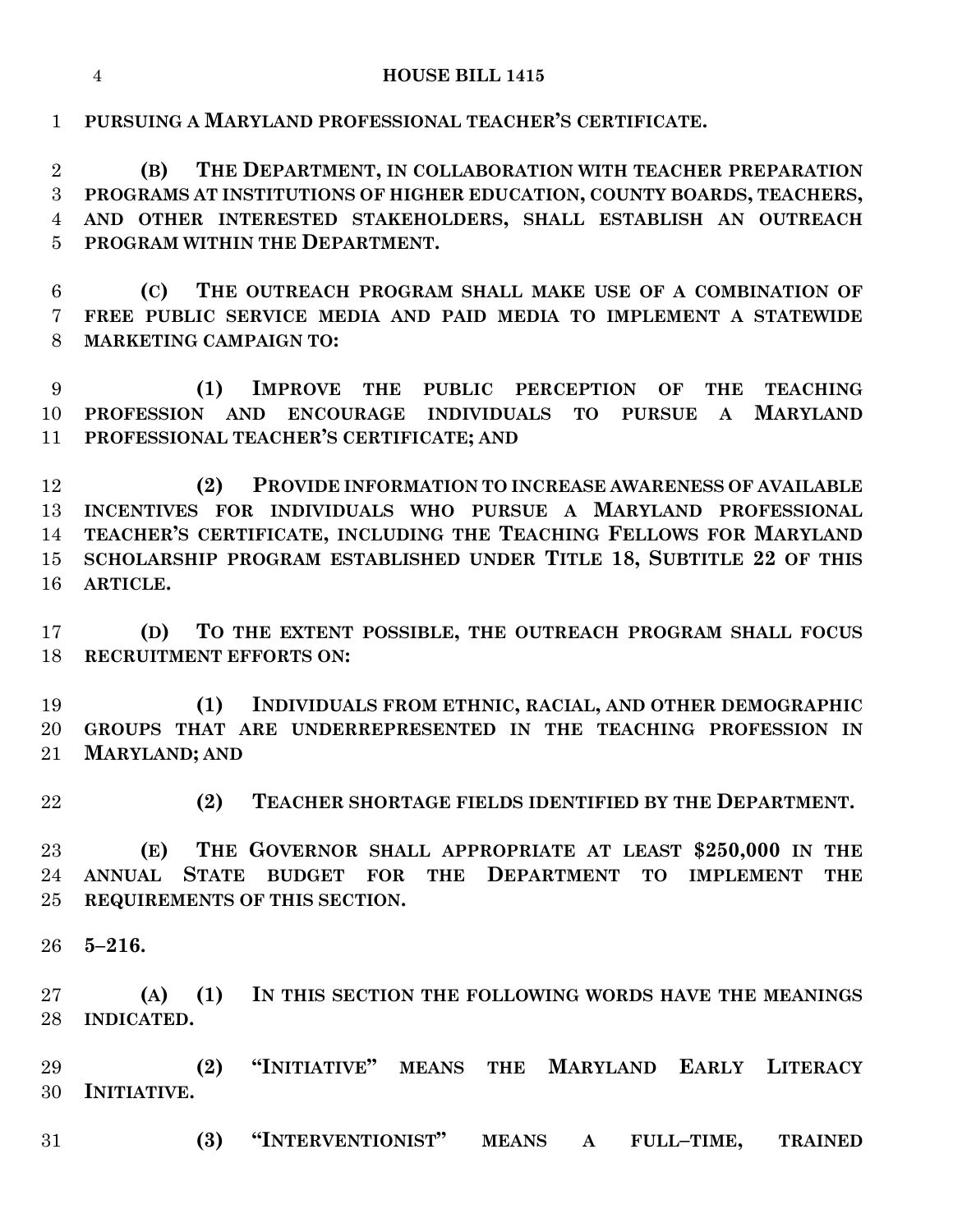**PROFESSIONAL WHOSE PRIMARY RESPONSIBILITY IS TO DELIVER EVIDENCE–BASED EARLY LITERACY INTERVENTION. (4) "LITERACY PROGRAM" MEANS A LITERACY PROGRAM IMPLEMENTED BY AN INTERVENTIONIST. (5) "NONPROFIT ORGANIZATION" MEANS A NONPROFIT ORGANIZATION THAT: (I) IS BASED IN THE STATE; (II) IS INCORPORATED OR REGISTERED UNDER THE LAWS OF THE STATE; (III) IS EXEMPT FROM FEDERAL INCOME TAX UNDER § 501(C)(3), (4), OR (6) OF THE INTERNAL REVENUE CODE; (IV) IS CURRENT IN THE PAYMENT OF ALL TAX OBLIGATIONS TO THE STATE OR ANY UNIT OR SUBDIVISION OF THE STATE; AND (V) HAS BEEN IN ACTIVE BUSINESS FOR 3 YEARS OR MORE AT THE TIME OF THE APPLICATION SUBMITTED UNDER THIS SECTION. (6) "PARTICIPATING STUDENT" MEANS A STUDENT: (I) IN PREKINDERGARTEN THROUGH EIGHTH GRADE; OR (II) A STUDENT WHO PERFORMS BELOW A CERTAIN SCORE, AS DETERMINED BY THE DEPARTMENT, ON THE ASSESSMENT THE DEPARTMENT USES TO ASSESS READING LEVEL. (7) "QUALIFYING SCHOOL" MEANS A SCHOOL CATEGORIZED BY THE LOCAL SCHOOL SYSTEM AS A TITLE I SCHOOL. (B) (1) THERE IS A MARYLAND EARLY LITERACY INITIATIVE IN THE DEPARTMENT. (2) THE PURPOSE OF THE INITIATIVE IS TO ASSIST UP TO 50 QUALIFYING SCHOOLS, IN COLLABORATION WITH A NONPROFIT ORGANIZATION, TO IMPLEMENT AN EVIDENCE–BASED LITERACY PROGRAM IN THE SCHOOL TO WORK WITH PARTICIPATING STUDENTS TO MEET LITERACY PROFICIENCY TARGETS BY THE END OF EIGHTH GRADE OR OTHER LITERACY TARGETS AS DETERMINED BY THE** 

**DEPARTMENT.**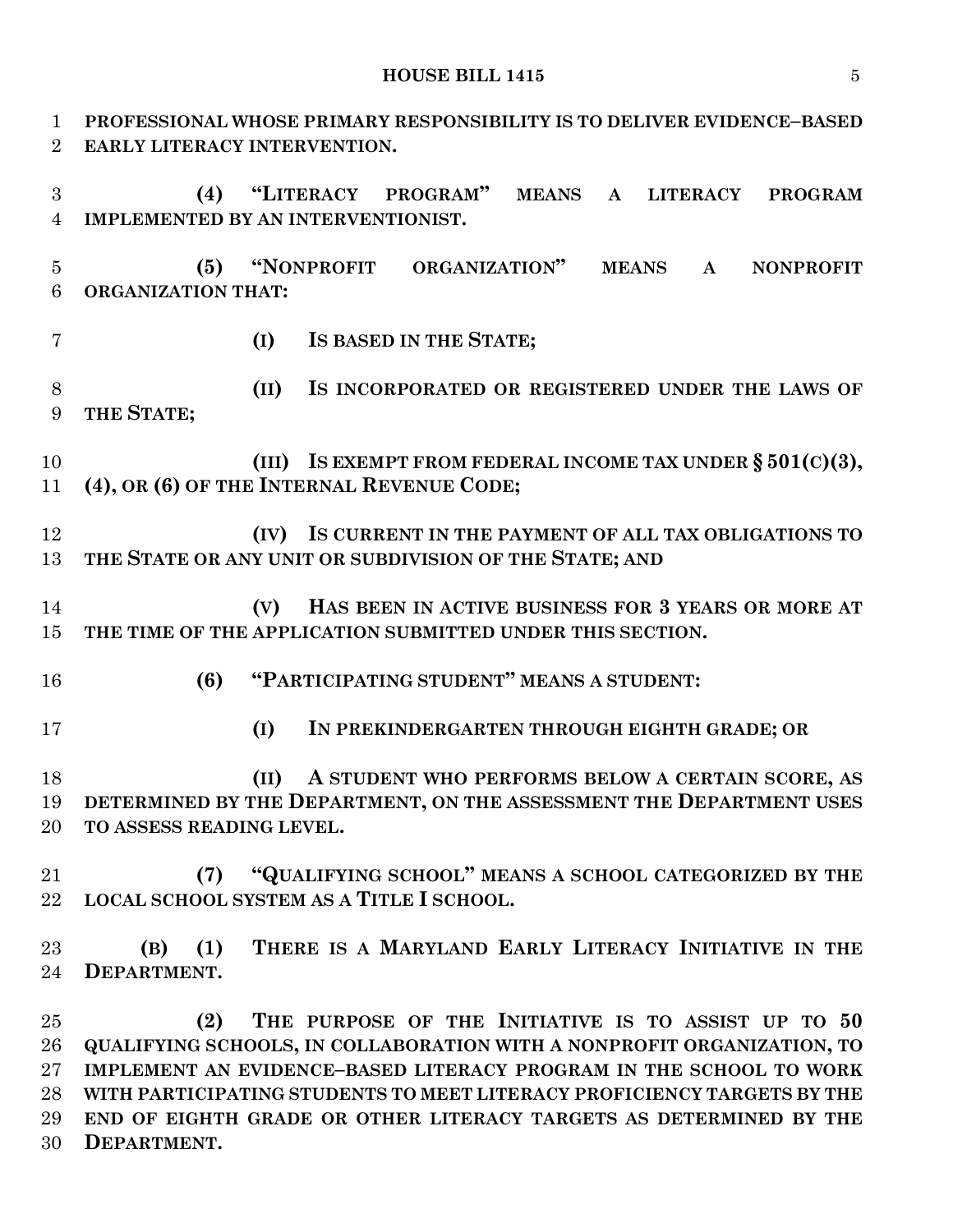**(3) THE INITIATIVE SHALL BE ESTABLISHED IN AT LEAST THREE COUNTIES.**

 **(4) THE INITIATIVE SHALL BE DEVELOPED AND ADMINISTERED BY THE DEPARTMENT.**

 **(C) (1) (I) BEGINNING IN THE 2018–2019 SCHOOL YEAR, A QUALIFYING SCHOOL, IN COLLABORATION WITH A NONPROFIT ORGANIZATION, MAY APPLY TO THE DEPARTMENT TO RECEIVE A GRANT FOR THE QUALIFYING SCHOOL TO DEVELOP A LITERACY PROGRAM THAT IS IN FURTHERANCE OF THE PURPOSE OF THE INITIATIVE.**

 **(II) A QUALIFYING SCHOOL MAY APPLY FOR A GRANT ONLY IF THE COUNTY SUPERINTENDENT ENDORSES THE SCHOOL'S GRANT APPLICATION.**

 **(III) A QUALIFYING SCHOOL MAY COORDINATE AND PARTNER WITH OTHER QUALIFYING SCHOOLS IN THE COUNTY TO JOINTLY APPLY FOR A GRANT TO DEVELOP A LITERACY PROGRAM AMONG THE PARTNERING QUALIFYING SCHOOLS.**

#### **(2) AN APPLICATION SHALL:**

 **(I) IDENTIFY THE NONPROFIT ORGANIZATION THAT WILL WORK IN COLLABORATION WITH THE QUALIFYING SCHOOL TO IMPLEMENT THE LITERACY PROGRAM;**

- 
- **(II) INCLUDE A DESCRIPTION OF:**

 **1. THE LITERACY PROGRAM TO BE IMPLEMENTED AT THE QUALIFYING SCHOOL; AND** 

 **2. HOW THE LITERACY PROGRAM WILL MEET THE REQUIREMENTS UNDER SUBSECTION (D) OF THIS SECTION; AND**

 **(III) INCLUDE ANY OTHER INFORMATION REQUIRED BY THE DEPARTMENT.**

 **(3) IF THE NUMBER OF APPLICATIONS EXCEEDS THE NUMBER OF AVAILABLE GRANTS, THE DEPARTMENT SHALL GIVE PRIORITY IN AWARDING GRANTS TO A LITERACY PROGRAM WITH PARTICIPATING STUDENTS IN PREKINDERGARTEN THROUGH THIRD GRADE.**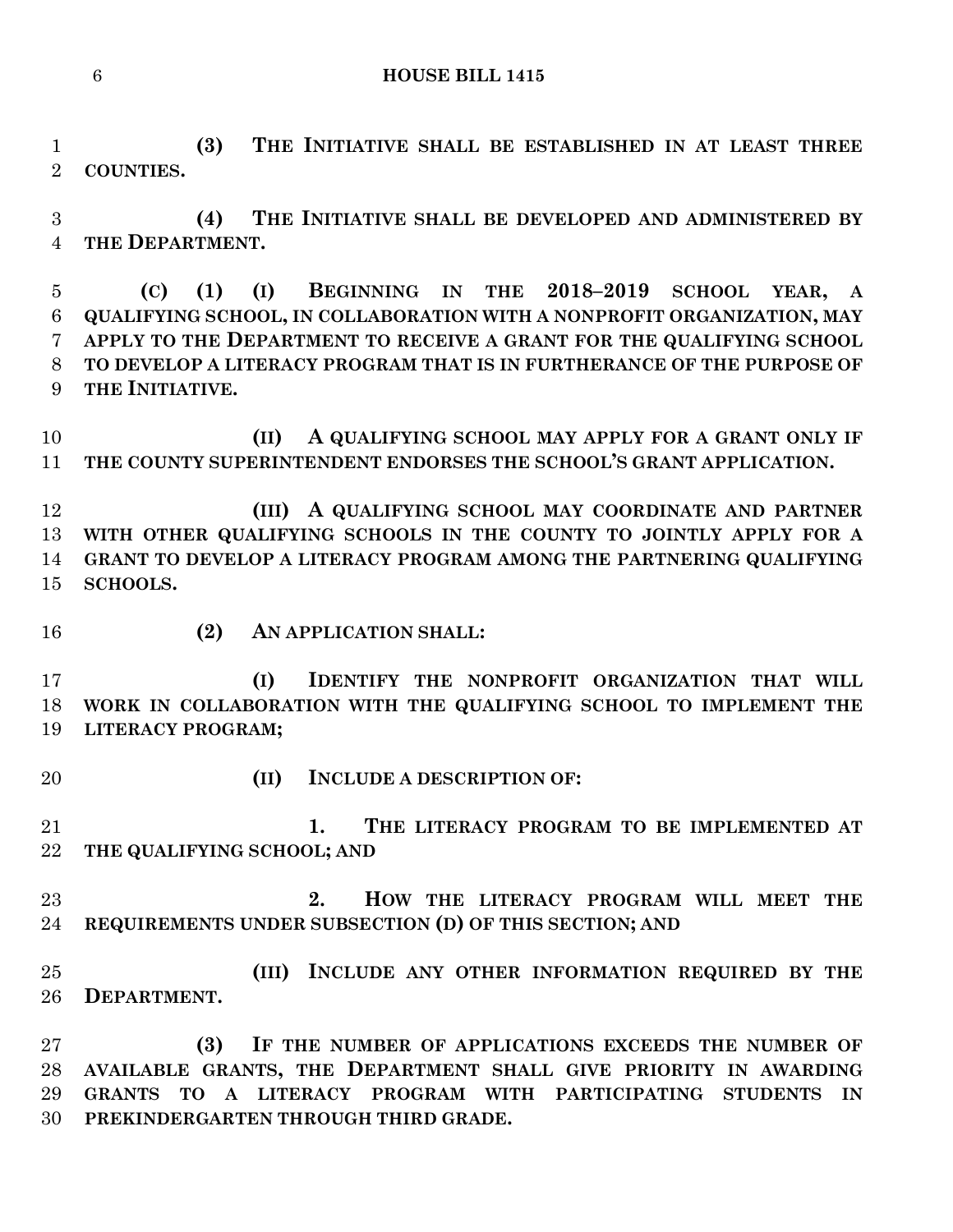| $\mathbf{1}$                      | A LITERACY PROGRAM DEVELOPED UNDER THE INITIATIVE SHALL:<br>(D)                                                                                                                           |
|-----------------------------------|-------------------------------------------------------------------------------------------------------------------------------------------------------------------------------------------|
| $\overline{2}$<br>$\overline{3}$  | (1)<br>PROVIDE A FULL RANGE OF EARLY LITERACY INTERVENTION<br>SERVICES FOR PARTICIPATING STUDENTS;                                                                                        |
| $\overline{4}$<br>$\overline{5}$  | (2)<br>REQUIRE PARTICIPATING STUDENTS TO RECEIVE DIRECT<br>SERVICES AT LEAST TWICE A WEEK;                                                                                                |
| $6\phantom{.}6$<br>$\overline{7}$ | (3)<br>HAVE CLEAR LITERACY TARGETS AT EACH GRADE LEVEL FOR<br>PARTICIPATING STUDENTS;                                                                                                     |
| $8\,$<br>9                        | HAVE BENCHMARK ASSESSMENTS THREE TIMES A YEAR TO<br>(4)<br>IDENTIFY STUDENTS WHO NEED ONE-ON-ONE INTERVENTIONS; AND                                                                       |
| 10                                | COLLECT DATA ON STUDENT PROGRESS AT LEAST MONTHLY.<br>(5)                                                                                                                                 |
| 11<br>12<br>13                    | THE LITERACY PROGRAM DEVELOPED AT A QUALIFYING SCHOOL<br>(E)<br>UNDER THE INITIATIVE SHALL BE IMPLEMENTED BY STAFF HIRED AND SUPERVISED<br>BY THE COLLABORATING NONPROFIT ORGANIZATION.   |
| 14<br>15 <sup>°</sup><br>16       | (I) FOR FISCAL YEAR 2019 AND EACH FISCAL YEAR<br>(1)<br>(F)<br>THEREAFTER, THE GOVERNOR SHALL APPROPRIATE IN THE ANNUAL STATE<br>BUDGET \$2,500,000 TO THE DEPARTMENT FOR THE INITIATIVE. |
| 17<br>18<br>19                    | THE DEPARTMENT MAY RETAIN UP TO 3% OF THE<br>(II)<br>APPROPRIATION REQUIRED UNDER SUBPARAGRAPH (I) OF THIS PARAGRAPH TO<br>HIRE STAFF NECESSARY TO ADMINISTER THE INITIATIVE.             |
| 20                                | THE DEPARTMENT SHALL DISTRIBUTE UP TO 50 GRANTS FOR A<br>(2)<br>21 2-YEAR PERIOD.                                                                                                         |
| 22<br>23                          | A GRANT MADE TO EACH QUALIFYING SCHOOL MAY NOT EXCEED<br>(3)<br>\$50,000 EACH YEAR.                                                                                                       |
| 24<br>$25\,$<br>26                | (4)<br>A GRANT MADE UNDER THIS SECTION SHALL BE RENEWED BY THE<br>DEPARTMENT AFTER A 2-YEAR PERIOD IF THE QUALIFYING SCHOOL PRESENTS<br>EVIDENCE THAT THE QUALIFYING SCHOOL IS:           |
| 27                                | (I)<br>IN COMPLIANCE WITH THIS SECTION; AND                                                                                                                                               |
| 28                                | (II)<br>MEETING IDENTIFIED TARGETS AND BENCHMARKS.                                                                                                                                        |
| 29                                | (5)<br>EACH QUALIFYING SCHOOL MAY APPLY FOR AND ACCEPT                                                                                                                                    |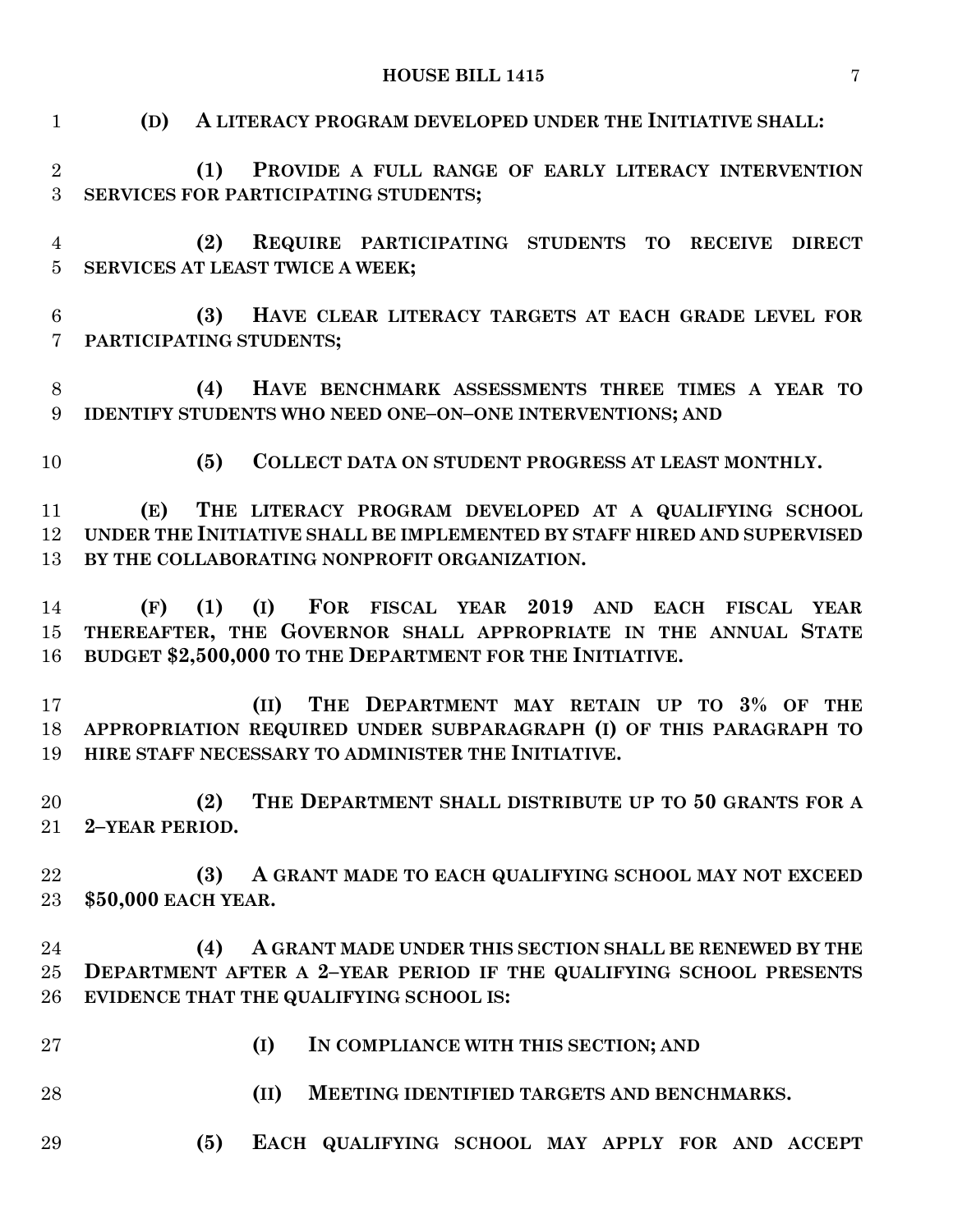**DONATIONS, GRANTS, OR OTHER FINANCIAL ASSISTANCE FROM A GOVERNMENTAL ENTITY, A NONPROFIT ORGANIZATION, OR ANY OTHER PRIVATE ORGANIZATION TO BENEFIT THE LITERACY PROGRAM.**

 **(G) ON OR BEFORE JULY 1, 2018, THE DEPARTMENT SHALL ADOPT REGULATIONS NECESSARY TO CARRY OUT THE PROVISIONS OF THIS SECTION.**

 **(H) ON OR BEFORE DECEMBER 1, 2020, AND EVERY 2 YEARS THEREAFTER, THE DEPARTMENT SHALL SUBMIT AN EVIDENCE–BASED REPORT SUMMARIZING THE STATUS OF EFFORTS UNDER THE INITIATIVE DURING THE 2–YEAR GRANT PERIOD, INCLUDING RECOMMENDATIONS TO INCREASE THE SUCCESS OF THE INITIATIVE, TO THE GOVERNOR AND, IN ACCORDANCE WITH § 2–1246 OF THE STATE GOVERNMENT ARTICLE, THE SENATE EDUCATION, HEALTH, AND ENVIRONMENTAL AFFAIRS COMMITTEE AND THE HOUSE COMMITTEE ON WAYS AND MEANS.**

7–101.2.

(a) (1) In this section the following terms have the meanings indicated.

(4) "Fund" means the Prekindergarten Expansion Fund.

(6) "Program" means the Prekindergarten Expansion Grant Program.

 (b) (1) There is a grant program known as the Prekindergarten Expansion Grant Program in the State.

 (2) The purpose of the Program is to broaden the availability of prekindergarten and school readiness services throughout the State for children and their families in coordination with the following programs:

 (i) The publicly funded prekindergarten program established under § 7–101.1 of this article; and

- (ii) The Judith P. Hoyer Early Childhood Education Enhancement Program established under § 5–217 of this subtitle.
- **[**(d) (1) Funds for the Program shall be as provided in the State budget.**]**

# **(D) (1) BEGINNING IN FISCAL YEAR 2020 AND FOR EACH FISCAL YEAR THEREAFTER, THE GOVERNOR SHALL ANNUALLY APPROPRIATE TO THE FUND AN AMOUNT THAT IS AT LEAST EQUAL TO THE TOTAL AMOUNT OF ALL FUNDS RECEIVED BY THE PROGRAM IN THE PRIOR FISCAL YEAR.**

 (2) **[**The amount of State funds provided for the Program each fiscal year shall be at least as much as was appropriated in the prior fiscal year.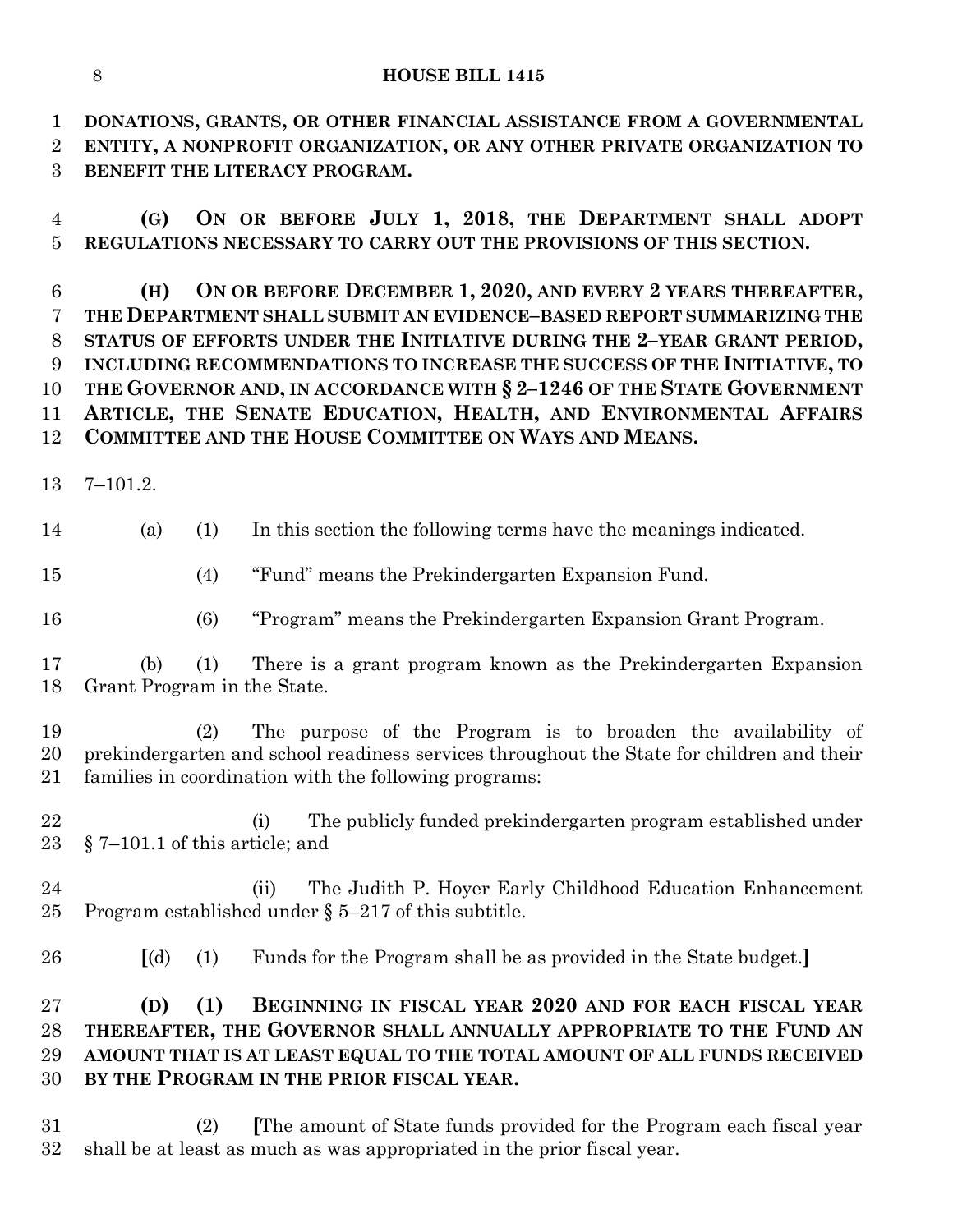(3)**]** The Governor may provide funds to the Department to administer the Program. (e) Grants awarded under this section may not be used: (1) To supplant existing funding for prekindergarten services; or (2) For capital improvements. 7–1702. (a) There is a Public School Opportunities Enhancement Program. 7–1704. (a) For fiscal year 2018, the Governor shall include in the annual budget bill an appropriation of \$2,500,000 to the Program. (b) **(1)** For fiscal **[**years**] YEAR** 2019 **[**through 2021, the Governor shall include in the annual budget bill an appropriation of \$7,500,000 to the Program**] AND EACH FISCAL YEAR THEREAFTER, THE GOVERNOR SHALL INCLUDE IN THE ANNUAL BUDGET BILL AN APPROPRIATION OF AN AMOUNT EQUAL TO THE AMOUNT OF GRANT AWARDS IN THE PRIOR FISCAL YEAR**. **(2) A GRANTEE THAT REMAINS ELIGIBLE FOR THE PROGRAM SHALL RECEIVE A GRANT IN THE NEXT FISCAL YEAR IN AN AMOUNT EQUAL TO THE GRANT AMOUNT IN THE CURRENT FISCAL YEAR. SUBTITLE 20. LEARNING IN EXTENDED ACADEMIC PROGRAMS (LEAP). 7–2001. (A) IN THIS SUBTITLE THE FOLLOWING WORDS HAVE THE MEANINGS INDICATED. (B) "ELIGIBLE SCHOOL" MEANS A SCHOOL IN WHICH AT LEAST 90% OF STUDENTS QUALIFY FOR THE FEDERAL FREE OR REDUCED PRICE MEAL PROGRAM. (C) "EXTENDED ACADEMIC PROGRAMMING" MEANS AN ACADEMIC**

 **PROGRAM OFFERED BEFORE THE SCHOOL DAY, AFTER THE SCHOOL DAY, OR IN THE SUMMER FOR A SCHOOL WITH A HIGH CONCENTRATION OF STUDENTS IN KINDERGARTEN THROUGH EIGHTH GRADE LIVING IN POVERTY AND AT RISK OF FALLING BEHIND ACADEMIC REQUIREMENTS.**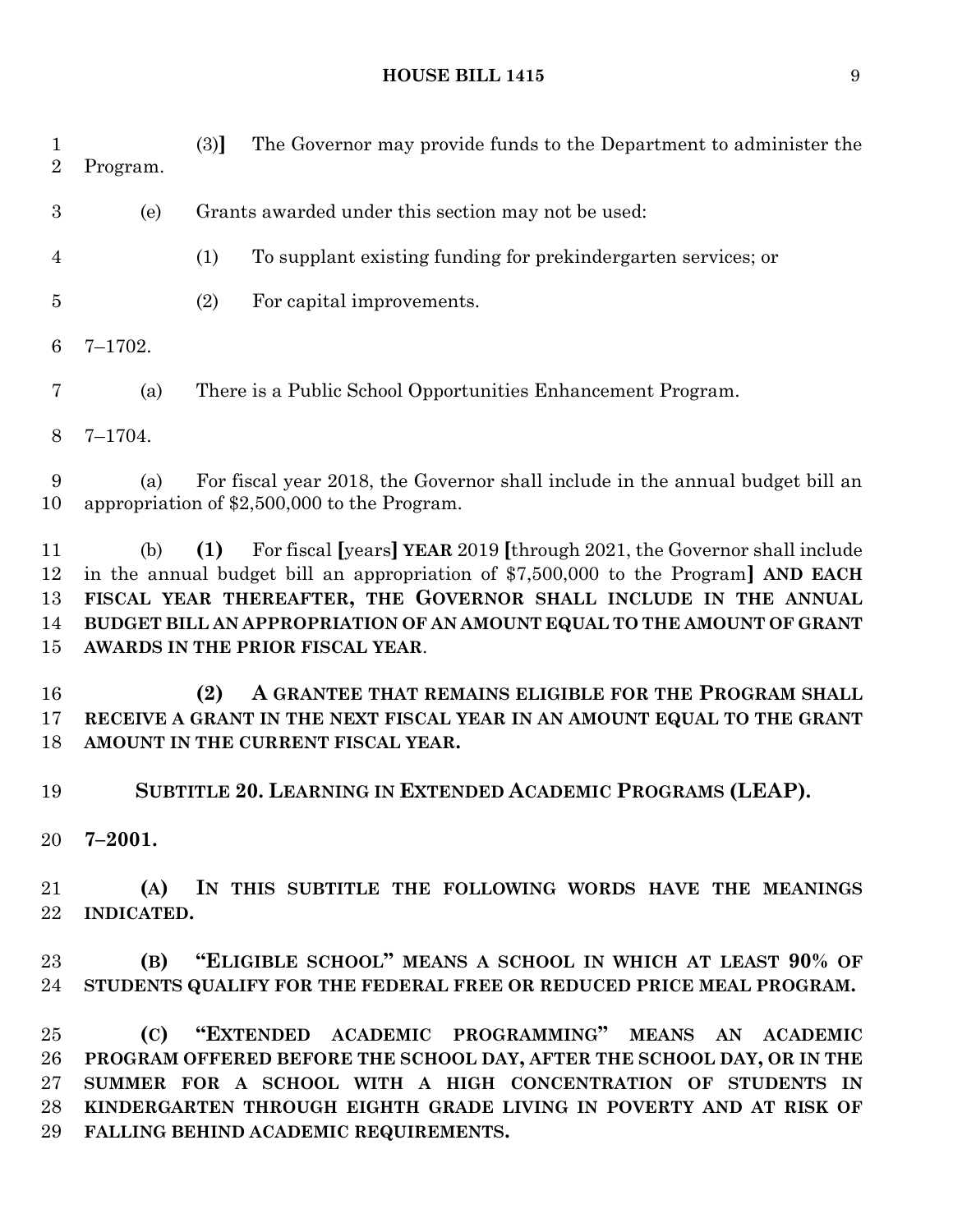**(D) "PROGRAM" MEANS THE LEARNING IN EXTENDED ACADEMIC PROGRAMS (LEAP) GRANT PROGRAM.**

**7–2002.**

 **(A) THERE IS A LEARNING IN EXTENDED ACADEMIC PROGRAMS (LEAP) GRANT PROGRAM.**

 **(B) THE PURPOSE OF THE PROGRAM IS TO PROVIDE A GRANT TO AN ELIGIBLE SCHOOL TO PROVIDE EXTENDED ACADEMIC PROGRAMMING THAT HAS A POSITIVE MEASURABLE IMPACT ON THE ACADEMIC PERFORMANCE AND OVERALL WELL–BEING OF STUDENTS WHO ARE AT RISK OF FALLING BEHIND ACADEMIC REQUIREMENTS.**

 **(C) THE DEPARTMENT SHALL NOTIFY A COUNTY BOARD WITH THE NAMES OF SCHOOLS THAT ARE ELIGIBLE TO RECEIVE A GRANT UNDER THE PROGRAM.**

 **(D) (1) (I) AN ELIGIBLE SCHOOL MAY APPLY TO THE DEPARTMENT TO RECEIVE A GRANT TO DEVELOP EXTENDED ACADEMIC PROGRAMMING THAT IS IN FURTHERANCE OF THE PURPOSE OF THE PROGRAM.**

 **(II) AN ELIGIBLE SCHOOL MAY APPLY FOR A GRANT ONLY IF THE COUNTY SUPERINTENDENT ENDORSES THE SCHOOL'S GRANT APPLICATION.**

 **(III) AN ELIGIBLE SCHOOL MAY COORDINATE AND PARTNER WITH OTHER ELIGIBLE SCHOOLS IN THE COUNTY TO JOINTLY APPLY FOR A GRANT TO DEVELOP EXTENDED ACADEMIC PROGRAMMING AMONG THE PARTNERING ELIGIBLE SCHOOLS.**

 **(2) THE APPLICATION SHALL PROVIDE A DETAILED PLAN FOR PROVIDING EXTENDED ACADEMIC PROGRAMMING.**

 **(3) (I) AN ELIGIBLE SCHOOL MAY PARTNER WITH A NONPROFIT ORGANIZATION TO PROVIDE EXTENDED ACADEMIC PROGRAMMING.**

 **(II) IF AN ELIGIBLE SCHOOL PARTNERS WITH A NONPROFIT ORGANIZATION, THE APPLICATION SHALL PROVIDE THE NAME OF THE ORGANIZATION AND THE QUALIFICATIONS OF THE ORGANIZATION TO PROVIDE THE EXTENDED ACADEMIC PROGRAMMING.**

- **7–2003.**
- **(A) AN EXTENDED ACADEMIC PROGRAM SHALL INCLUDE BEFORE OR AFTER**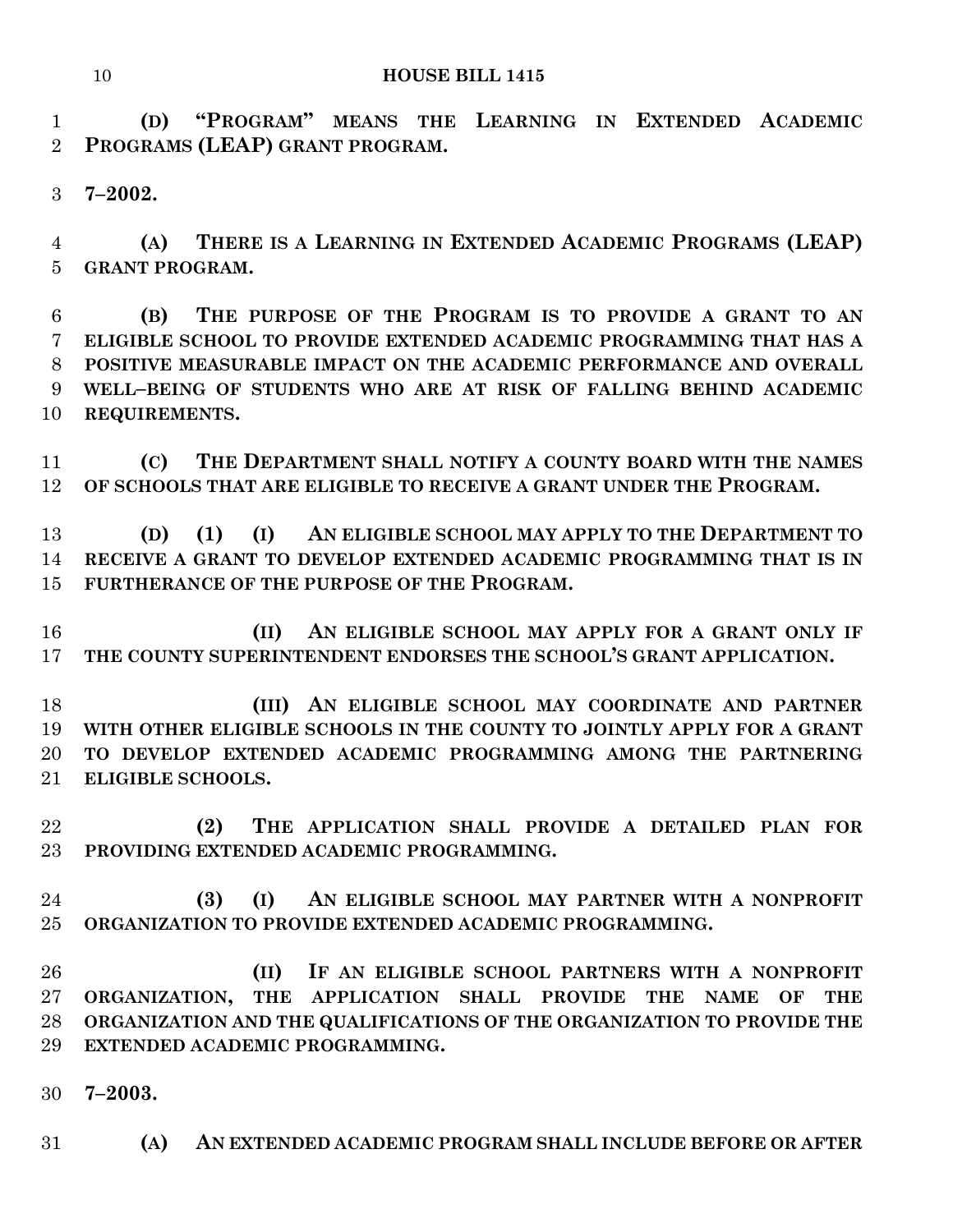**SCHOOL OR SUMMER PROGRAMS TARGETED TO STUDENTS WHO ARE AT RISK OF FALLING BEHIND ON ACADEMIC REQUIREMENTS.**

 **(B) (1) IF AN ELIGIBLE SCHOOL PROPOSES A SUMMER PROGRAM, THE LENGTH OF THE DAILY PROGRAM SHALL BE AT LEAST 4 HOURS FOR A MINIMUM OF 30 DAYS.**

 **(2) IF AN ELIGIBLE SCHOOL PROPOSES A BEFORE OR AFTER SCHOOL PROGRAM, THE PROGRAM SHALL PROVIDE AT LEAST 8 HOURS OF ACADEMIC PROGRAMMING EACH WEEK THAT SCHOOL IS IN SESSION.**

**7–2004.**

 **(A) (1) THE DEPARTMENT SHALL REVIEW APPLICATIONS TO ENSURE THAT THE ELIGIBILITY CRITERIA FOR THE PROGRAM ARE MET.**

 **(2) THE DEPARTMENT SHALL ESTABLISH PROCEDURES TO ACCOUNT FOR ELIGIBLE SCHOOLS IN COUNTIES THAT PARTICIPATE IN THE UNITED STATES DEPARTMENT OF AGRICULTURE COMMUNITY ELIGIBILITY PROVISION.**

 **(B) IF SUFFICIENT FUNDS ARE NOT AVAILABLE TO FUND ALL QUALIFYING APPLICATIONS, THE DEPARTMENT SHALL PRIORITIZE AWARDING GRANTS TO APPLICANTS THAT PROVIDE EXTENDED ACADEMIC PROGRAMMING TO STUDENTS IN KINDERGARTEN THROUGH THIRD GRADE, AND ENSURE GEOGRAPHIC DIVERSITY AMONG THE GRANTEES.**

**7–2005.**

 **(A) BEGINNING IN FISCAL YEAR 2019 AND FOR EACH FISCAL YEAR THEREAFTER, THE GOVERNOR SHALL INCLUDE IN THE ANNUAL BUDGET BILL AN APPROPRIATION OF AT LEAST \$5,000,000 TO THE PROGRAM.**

 **(B) THE DEPARTMENT MAY RETAIN UP TO 3% OF THE APPROPRIATION REQUIRED UNDER THIS SECTION TO HIRE STAFF NECESSARY TO ADMINISTER THE PROGRAM.**

**7–2006.**

 **ON OR BEFORE DECEMBER 1, 2018, AND EACH YEAR THEREAFTER, THE DEPARTMENT, IN COLLABORATION WITH ELIGIBLE SCHOOLS THAT RECEIVE A GRANT UNDER THE PROGRAM, SHALL REPORT TO THE GOVERNOR AND, IN ACCORDANCE WITH § 2–1246 OF THE STATE GOVERNMENT ARTICLE, THE SENATE EDUCATION, HEALTH, AND ENVIRONMENTAL AFFAIRS COMMITTEE AND THE**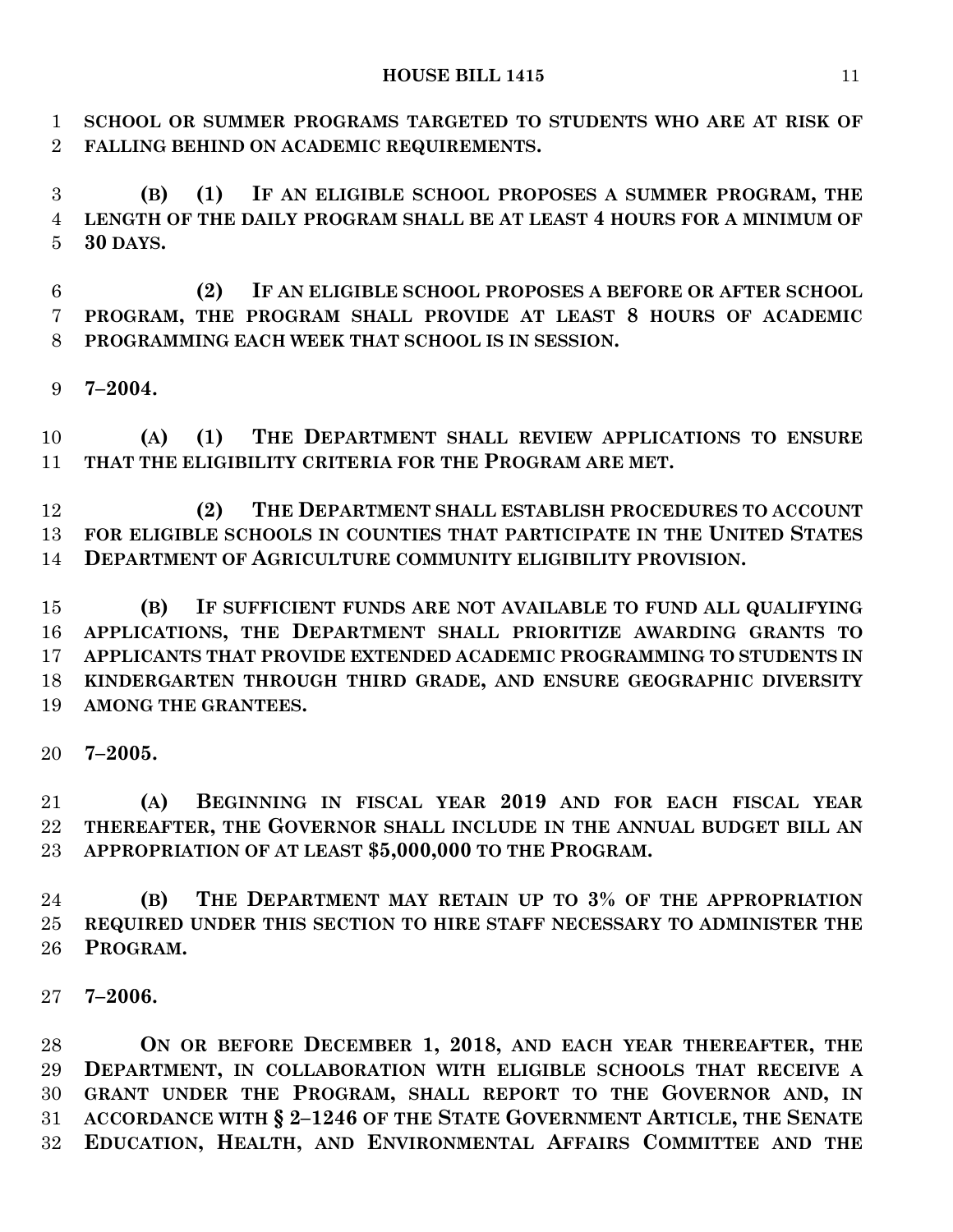**HOUSE COMMITTEE ON WAYS AND MEANS ON THE IMPLEMENTATION OF THE PROGRAM, INCLUDING AN EVALUATION OF THE EFFECTIVENESS OF THE PROGRAMS AND SERVICES FUNDED UNDER THIS SUBTITLE.**

18–2201.

(a) In this subtitle the following words have the meanings indicated.

(b) "Eligible institution" means a:

 (1) Public senior higher education institution in the State that possesses a certificate of approval from the Commission and has a department, school, or college of education; or

 (2) Private nonprofit institution of higher education in the State that possesses a certificate of approval from the Commission, has a department, school, or college of education, and agrees to provide a matching grant to an undergraduate or graduate student, as appropriate, who receives a Teaching Fellows for Maryland scholarship in the lesser of:

 (i) 100% of the annual cost of tuition and mandatory fees at the University of Maryland, College Park Campus; or

 (ii) 50% of the cost of tuition and mandatory fees at the private nonprofit institution of higher education.

 (c) "Office" means the Office of Student Financial Assistance as defined in § 18–101(c) of this title.

 (d) (1) "Service obligation" means to teach full time in the State as a teacher in a Maryland public school or a public prekindergarten program that has at least 50% of its students eligible for free or reduced price meals (FRPM).

 (2) "Service obligation" does not mean employment as teaching assistants, volunteer service, paid fellowships, or internships.

18–2202.

 There is a program of Teaching Fellows for Maryland scholarships that are awarded under this subtitle for students who pledge to work as public school or public prekindergarten teachers in the State upon completion of their studies at schools that have at least 50% of the students in the school eligible for free or reduced price meals (FRPM).

18–2203.

 (a) The Office shall annually select eligible students and offer a scholarship to each student selected to be used at an eligible institution of their choice.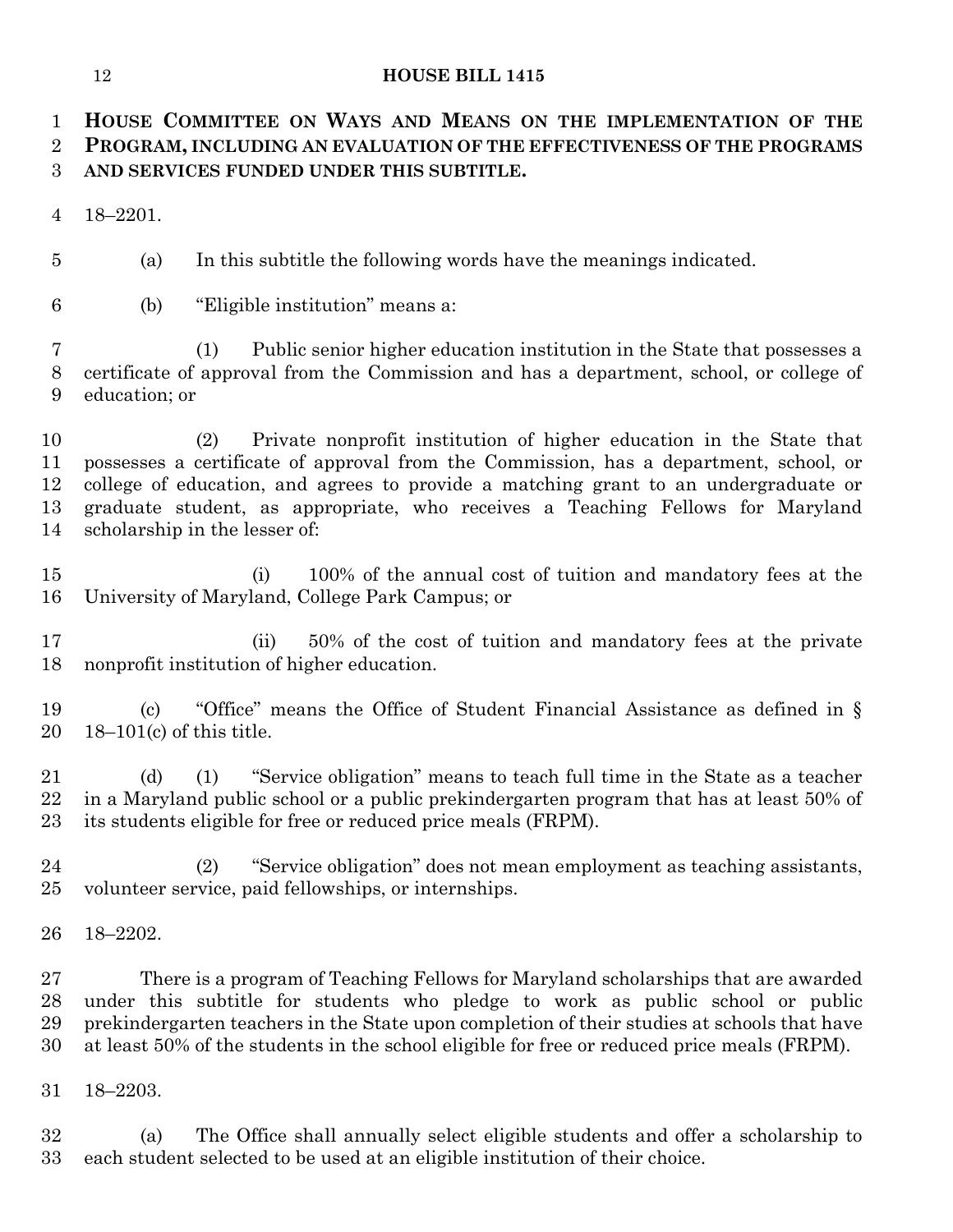(i) Be a Maryland resident or have graduated from a Maryland high (ii) Except as provided in subsection (c) of this section, be accepted for admission or currently enrolled at an eligible institution as a full–time or part–time undergraduate or graduate student pursuing a course of study or program in an academic discipline leading to a Maryland professional teacher's certificate; (iii) **1. HAVE ACHIEVED AT LEAST:**

**[1.] A.** For a student currently enrolled in high school, **[**have earned**]** an overall grade point average of **[**at least**]** 3.3 on a 4.0 scale or its equivalent after completion of the first semester of the senior year; **[**or**]**

 **[**2.**] B.** For a student currently enrolled as a full–time undergraduate student, **[**have maintained**]** a **CUMULATIVE** grade point average of **[**at least**]** 3.3 on a 4.0 scale and **[**have been making**]** satisfactory progress toward a degree in an academic discipline leading to a Maryland professional teacher's certificate;

**[**(iv) Have achieved a score of at least:**]**

school;

 **[**1.**] C. A SCORE OF** 500 on the reading and math portions of the SAT, with a combined score of at least 1100 on the reading and math portions of the SAT;

| 21       |                                                                                                                                            | $[2.]$ D.                                         |             |  | A composite ACT score of 25; or |  |    |                                                                      |  |
|----------|--------------------------------------------------------------------------------------------------------------------------------------------|---------------------------------------------------|-------------|--|---------------------------------|--|----|----------------------------------------------------------------------|--|
| 22       |                                                                                                                                            | $[3.]$ E.                                         |             |  | A SCORE OF 50% on the GRE; AND  |  |    |                                                                      |  |
| 23<br>24 | DEDICATION TO OR APTITUDE FOR TEACHING;                                                                                                    | 2.                                                | <b>HAVE</b> |  | <b>DEMONSTRATED</b>             |  | AN | <b>EXCEPTIONAL</b>                                                   |  |
| 25<br>26 | $\lceil (v) \rceil$ (IV) Sign a letter of intent to perform the service obligation<br>upon completion of the recipient's required studies; |                                                   |             |  |                                 |  |    |                                                                      |  |
| 27       |                                                                                                                                            | $\left[\text{(vi)}\right]$ (V)                    |             |  |                                 |  |    | Accept any other conditions attached to the award; and               |  |
| 28<br>29 | establish.                                                                                                                                 | $\left[ \left( \mathrm{vii} \right) \right]$ (VI) |             |  |                                 |  |    | Satisfy any additional criteria the Commission may                   |  |
| 30       | (2)                                                                                                                                        |                                                   |             |  |                                 |  |    | Notwithstanding paragraph (1) of this subsection, an individual who, |  |

at the time the individual is scheduled to matriculate at an eligible institution, will have

 (b) (1) Subject to paragraph (2) of this subsection, a recipient of the Teaching Fellows for Maryland scholarship shall: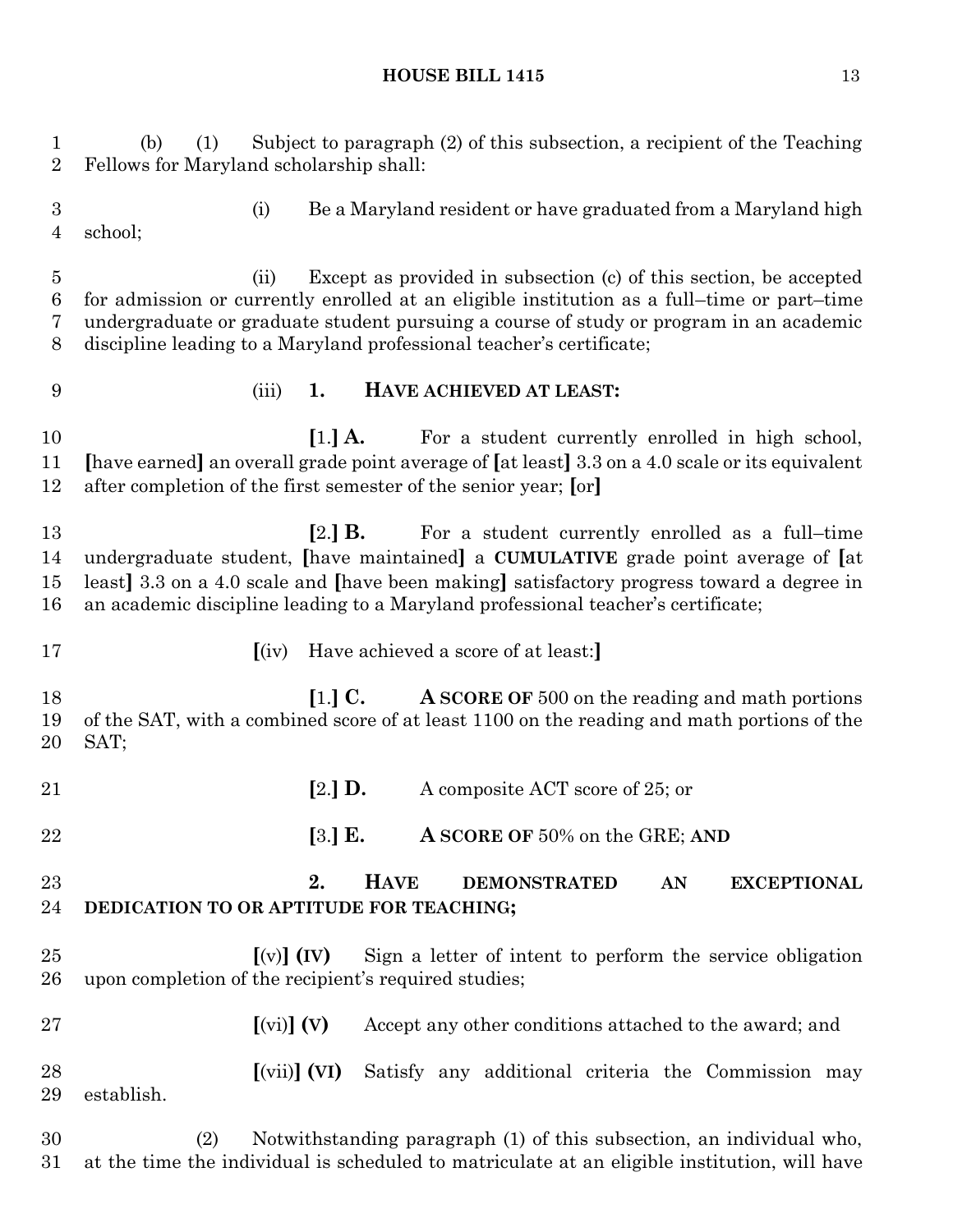been employed as a teaching assistant at a public school or public prekindergarten program in the State for at least 2 years: (i) May apply for a Teaching Fellows for Maryland scholarship under this subtitle; and (ii) Is eligible to hold a Teaching Fellows for Maryland scholarship as a full–time or part–time undergraduate or graduate student. **(3) A RECIPIENT OF THE TEACHING FELLOWS FOR MARYLAND SCHOLARSHIP MAY BE AN INDIVIDUAL WHO IS ENROLLED OR PLANS TO ENROLL AT AN ELIGIBLE INSTITUTION AS A FULL–TIME OR PART–TIME UNDERGRADUATE OR GRADUATE STUDENT WHO: (I) CHANGES MAJORS TO PURSUE A COURSE OF STUDY OR PROGRAM IN AN ACADEMIC DISCIPLINE LEADING TO A MARYLAND PROFESSIONAL TEACHER'S CERTIFICATE; OR (II) SEEKS TO CHANGE CAREERS TO PURSUE A COURSE OF STUDY OR PROGRAM IN AN ACADEMIC DISCIPLINE LEADING TO A MARYLAND PROFESSIONAL TEACHER'S CERTIFICATE.** (c) A recipient of the Teaching Fellows for Maryland scholarship may not hold a Maryland professional teacher's certificate. (d) (1) Applicants who are secondary school students shall provide a high school transcript after completion of the first semester of their senior year.

 (2) Applicants who are currently enrolled in an eligible institution shall provide the most recent college transcript, or if not applicable, the applicant may submit a final high school transcript.

 (3) Applicants who are not currently enrolled in an eligible institution, but who are high school graduates, shall provide a final high school transcript.

 (4) Applicants who are high school graduates and are not currently enrolled in an eligible institution, but have completed some courses at an eligible institution, shall provide the most recent college transcript.

 (5) Applicants who are not currently enrolled in an eligible institution, but who are college graduates, shall provide a final college transcript.

18–2204.

 (a) Except as provided in subsection (b) of this section, the recipient of a Teaching Fellows for Maryland scholarship shall repay the Commission the funds received as set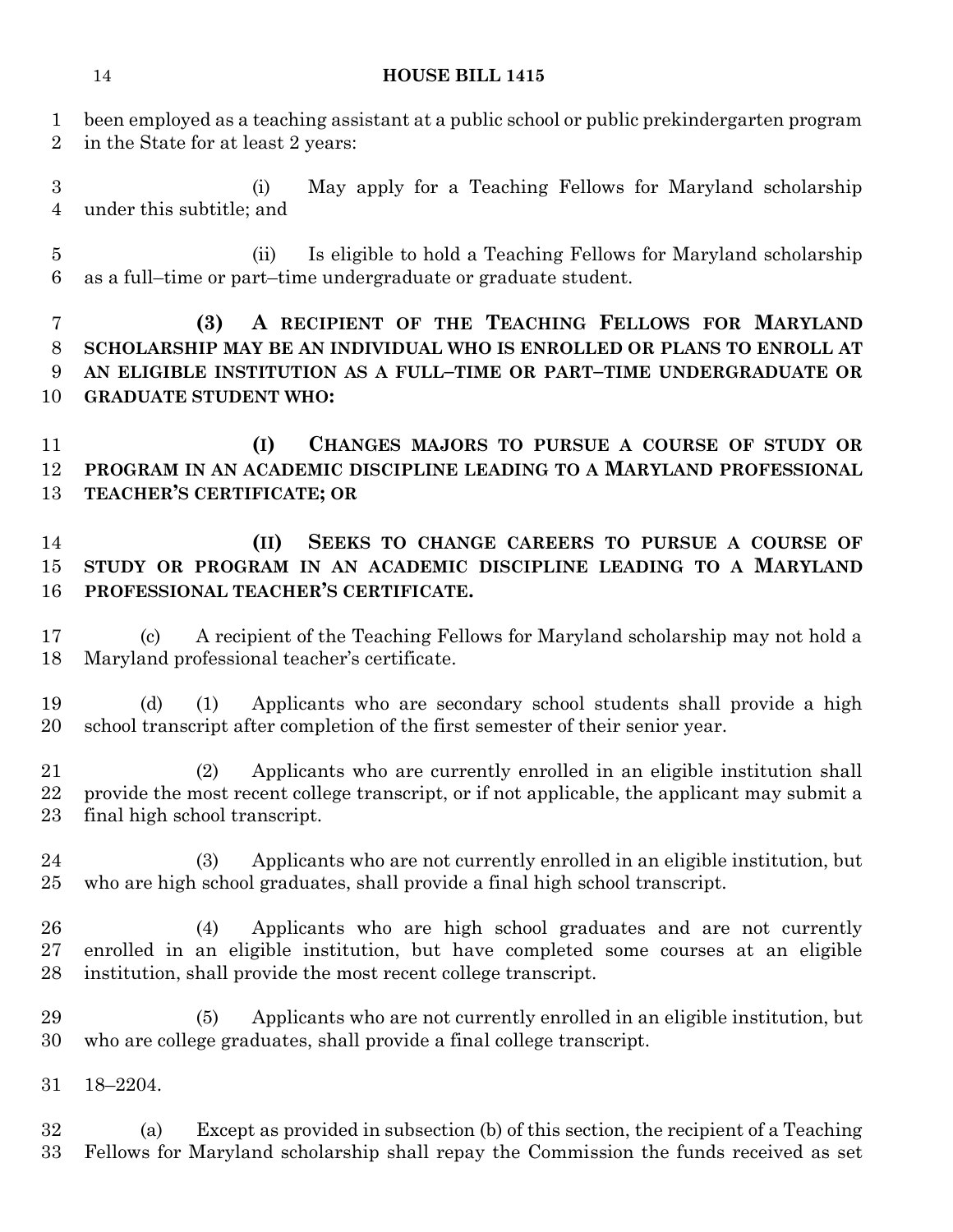forth in § 18–112 of this title if the recipient does not: (1) Satisfy the degree requirements of the eligible course of study or program or fulfill other requirements as provided in this subtitle; (2) Subject to subsection (b) of this section, perform the service obligation to teach in a public school or a public prekindergarten program that has at least 50% of its students eligible for free or reduced price meals (FRPM) for **A PERIOD OF: (I) FOR A RECIPIENT WHO RECEIVED A SCHOLARSHIP AS AN UNDERGRADUATE STUDENT,** 1 year for each year that the recipient has a scholarship awarded under this subtitle; and **(II) FOR A RECIPIENT WHO RECEIVED A SCHOLARSHIP AS A GRADUATE STUDENT, AT LEAST 2 YEARS; AND** (3) Become professionally certified to teach in the State of Maryland within the time period specified by the Commission in consultation with the Maryland Department of Education. (b) If a recipient is unable to perform the service obligation required under this subtitle because there are no available positions in a public school or public prekindergarten program that has at least 50% of its students eligible for free or reduced price meals (FRPM), the recipient may work in any public school or public prekindergarten program in the State. (c) The Office shall forgive a recipient of a Teaching Fellows for Maryland scholarship for 2 years of an award if: (1) The recipient has taken the teacher certification examination, approved by the State Board of Education, in 2 consecutive years; and (2) The recipient fails to pass the teacher certification examination within the time period specified by the Commission in accordance with subsection (a)(3) of this section. 18–2205. (a) The annual scholarship award shall be: (1) At a public senior higher education institution in the State that has a department, school, or college of education, 100% of the equivalent annual tuition, mandatory fees, and room and board of a resident undergraduate student or graduate student, as appropriate, at the public senior higher education institution; or (2) Subject to subsection (b) of this section, at a private nonprofit institution of higher education in the State that has a department, school, or college of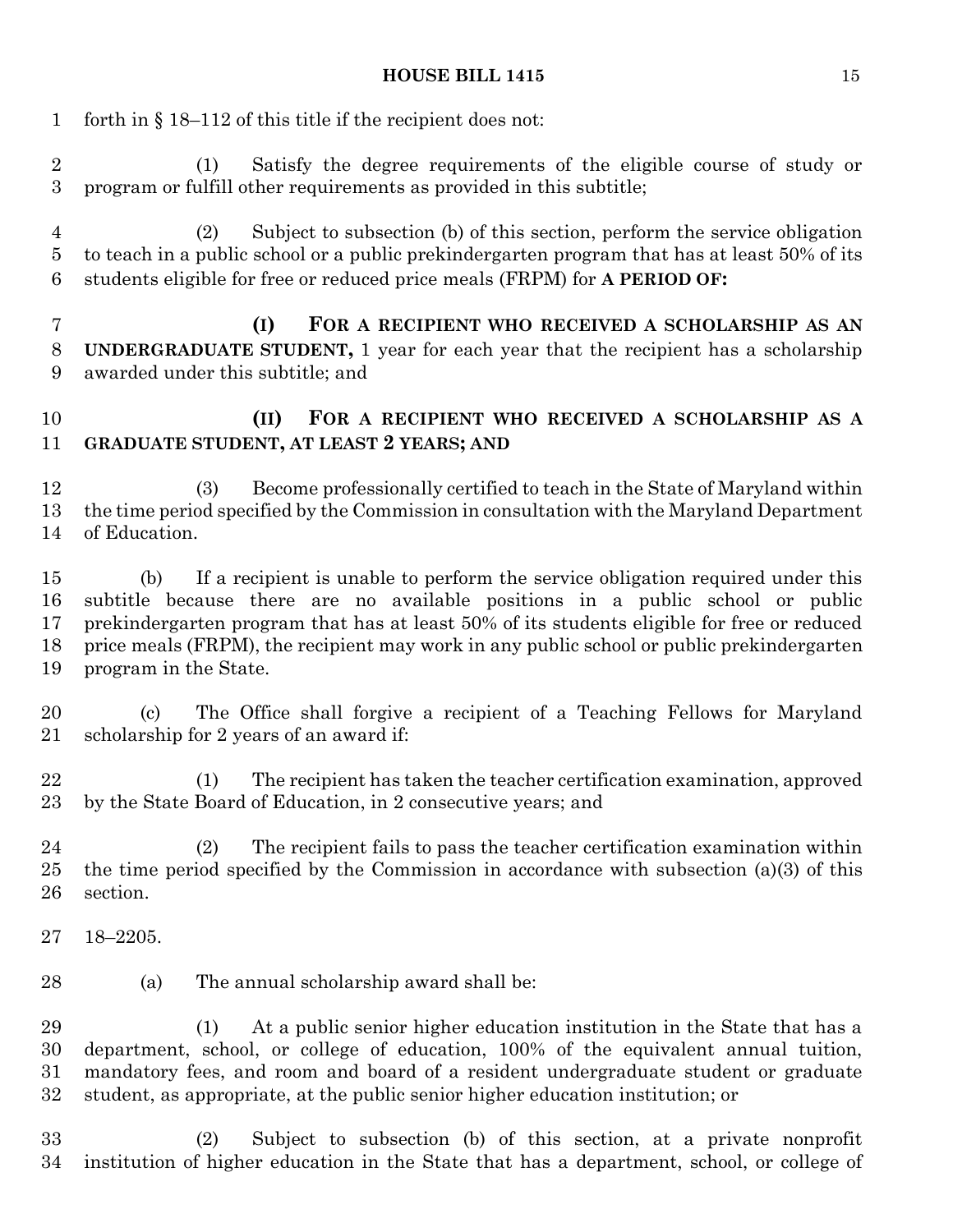|                            | <b>HOUSE BILL 1415</b><br>16                                                                                                                                                                                                                                     |  |  |  |  |  |
|----------------------------|------------------------------------------------------------------------------------------------------------------------------------------------------------------------------------------------------------------------------------------------------------------|--|--|--|--|--|
| 1                          | education, an amount equal to:                                                                                                                                                                                                                                   |  |  |  |  |  |
| $\overline{2}$             | The lesser of:<br>(i)                                                                                                                                                                                                                                            |  |  |  |  |  |
| $\boldsymbol{3}$<br>4<br>5 | 100% of the equivalent annual tuition and mandatory fees<br>1.<br>of a resident undergraduate student or graduate student, as appropriate, at the University<br>of Maryland, College Park Campus; or                                                             |  |  |  |  |  |
| 6<br>7<br>8                | 50% of the equivalent annual tuition and mandatory fees<br>2.<br>of a resident undergraduate or graduate student, as appropriate, at the eligible private<br>nonprofit institution of higher education; and                                                      |  |  |  |  |  |
| 9<br>10<br>11              | 100% of the room and board of a resident undergraduate student<br>(ii)<br>or graduate student, as appropriate, at the eligible private nonprofit institution of higher<br>education in the State.                                                                |  |  |  |  |  |
| 12<br>13<br>14             | A private nonprofit institution of higher education shall provide a matching<br>(b)<br>scholarship award in an amount equal to the award calculated in subsection $(a)(2)(i)$ of this<br>section.                                                                |  |  |  |  |  |
| 15                         | $18 - 2206.$                                                                                                                                                                                                                                                     |  |  |  |  |  |
| 16<br>17<br>18             | Except as provided in subsection (b) of this section, each recipient of a<br>(a)<br>Teaching Fellows for Maryland scholarship may renew the award three times if the<br>recipient:                                                                               |  |  |  |  |  |
| 19<br>20                   | Continues to be a resident of the State or graduated from a high school<br>(1)<br>in the State;                                                                                                                                                                  |  |  |  |  |  |
| 21<br>22                   | (2)<br>Continues to be a full-time or part-time undergraduate or graduate<br>student at an eligible institution as determined by the Office;                                                                                                                     |  |  |  |  |  |
| 23<br>24<br>25             | Has achieved a cumulative grade point average of at least 3.3 on a 4.0<br>(3)<br>scale and maintains this minimum cumulative grade point average throughout the<br>remainder of this award, or failing to do so, provides evidence of extenuating circumstances; |  |  |  |  |  |
| 26<br>27                   | In the judgment of the institution, is making satisfactory progress<br>(4)<br>toward a degree; and                                                                                                                                                               |  |  |  |  |  |
| 28                         | Maintains the standards of the institution.<br>(5)                                                                                                                                                                                                               |  |  |  |  |  |
| 29<br>30<br>31             | Each recipient of the Teaching Fellows for Maryland scholarship may renew<br>(b)<br>the annual award four times if the recipient is enrolled in a course of study that, as<br>determined by the institution, requires 5 years to complete.                       |  |  |  |  |  |
| 32                         | $18 - 2207.$                                                                                                                                                                                                                                                     |  |  |  |  |  |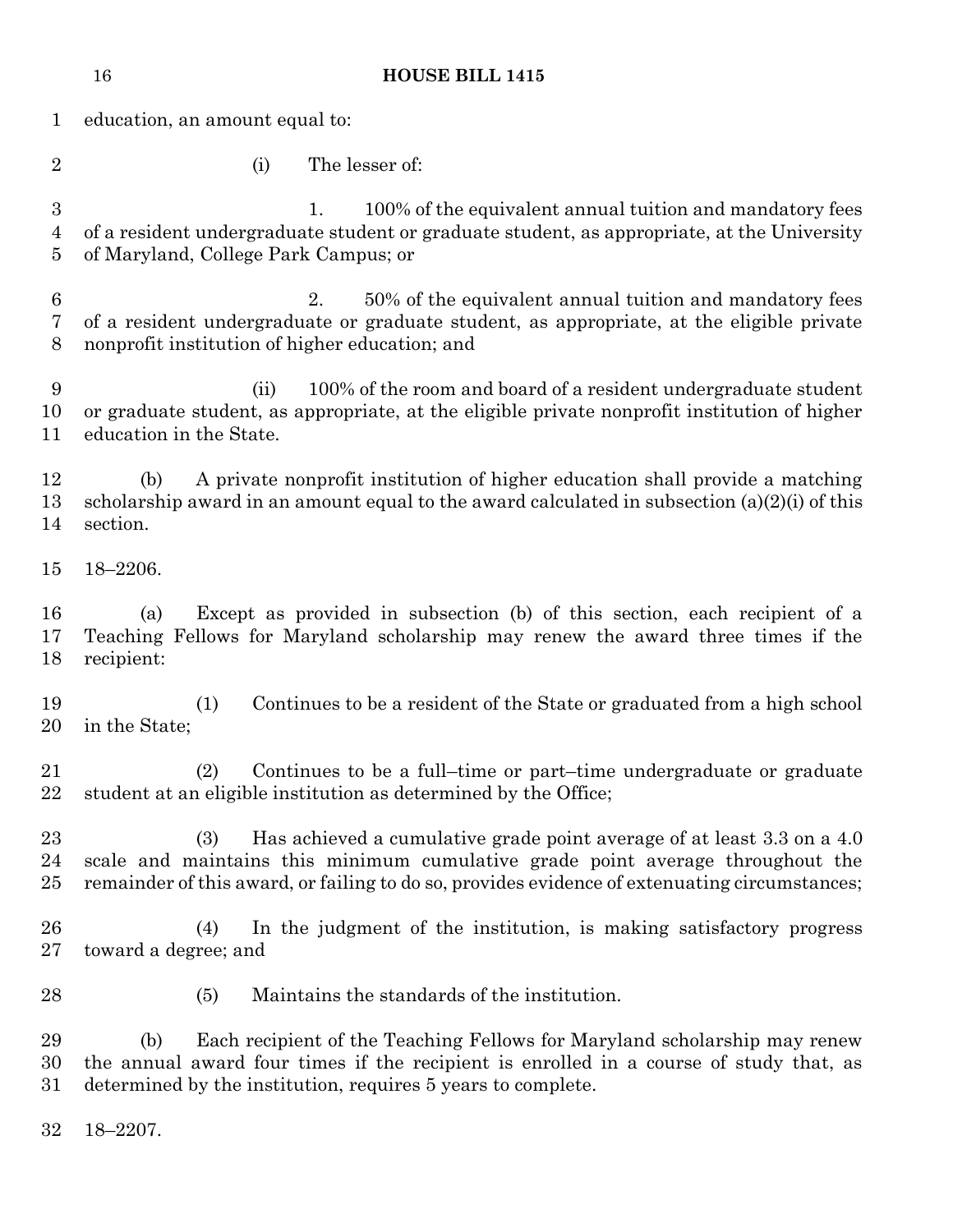A Teaching Fellows for Maryland scholarship may be used for tuition, mandatory fees, and room and board at any eligible institution.

18–2208.

 If an eligible institution has enrolled at least 15 recipients of a Teaching Fellows for Maryland scholarship, the eligible institution shall develop and implement an enriched honors program of education that is responsive to exceptional dedication and merit–based accomplishment in the study of education and preparation for the teaching profession.

18–2209.

 The Governor annually shall include **[**funds**] AT LEAST \$2,000,000** in the State budget for the Commission to award scholarships under this subtitle.

18–2210.

The Office of Student Financial Assistance shall:

 (1) Publicize the availability of Teaching Fellows for Maryland scholarships; and

 (2) To the extent practicable, award scholarships under this subtitle in a manner that reflects ethnic, gender, racial, and geographic diversity.

**21–205.**

 **(A) (1) IN THIS SECTION THE FOLLOWING WORDS HAVE THE MEANINGS INDICATED.**

**(2) "CTE" MEANS CAREER AND TECHNOLOGY EDUCATION.**

 **(3) "GRANT" MEANS THE CAREER AND TECHNOLOGY EDUCATION INNOVATION GRANT.**

 **(B) (1) THERE IS A CAREER AND TECHNOLOGY EDUCATION INNOVATION GRANT.**

 **(2) THE PURPOSE OF THE GRANT IS TO PROVIDE FUNDS TO COUNTY BOARDS TO DEVELOP AND IMPLEMENT A CTE CURRICULUM FRAMEWORK THAT IS INNOVATIVE AND INCLUDES BEST PRACTICES THAT ARE USED BY THE BEST CTE PROGRAMS AROUND THE WORLD.**

**(3) THE DEPARTMENT SHALL ADMINISTER THE GRANT.**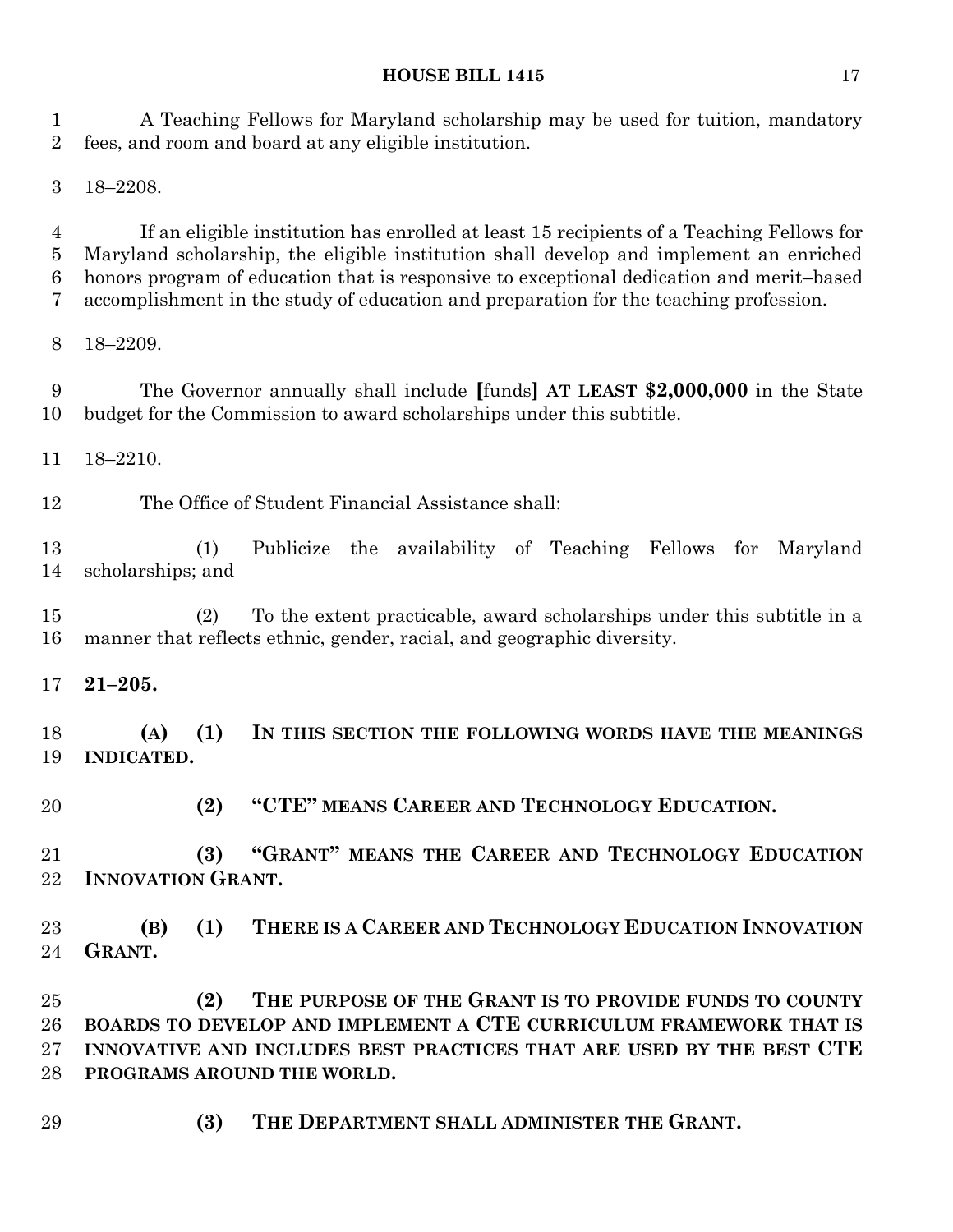**(C) (1) (I) A COUNTY BOARD MAY SUBMIT A PROPOSAL TO THE DEPARTMENT TO RECEIVE A GRANT FOR A CTE PROGRAM THAT IS IN FURTHERANCE OF THE PURPOSE OF THE GRANT. (II) TO BE ELIGIBLE FOR A GRANT, A COUNTY BOARD SHALL FORM A PARTNERSHIP WITH A COMMUNITY COLLEGE AND AN INDUSTRY PARTNER IN DEVELOPING AN INNOVATIVE CTE PROGRAM TO ENSURE THAT THE PROGRAM: 1. IS OF HIGH QUALITY; 2. IS ALIGNED WITH THE SKILLS NEEDED BY EMPLOYERS; 3. WILL LEAD TO AN INDUSTRY–RECOGNIZED LICENSE OR CERTIFICATE; 4. CREATES INTERNSHIP OR APPRENTICESHIP OPPORTUNITIES; AND 5. PREPARES STUDENTS TO SUCCESSFULLY COMPETE IN A GLOBAL ECONOMY. (2) AN APPLICATION SHALL INCLUDE: (I) A DESCRIPTION OF THE PROPOSED CURRICULUM FRAMEWORK; (II) A BUSINESS PLAN THAT INCLUDES THE ESTIMATED TOTAL COST OF IMPLEMENTING THE PROPOSED CURRICULUM FRAMEWORK; AND (III) ANY OTHER INFORMATION REQUIRED BY THE DEPARTMENT. (3) THE DEPARTMENT SHALL ESTABLISH PROCESSES AND PROCEDURES FOR ACCEPTING AND EVALUATING APPLICATIONS. (4) THE DEPARTMENT SHALL MAKE AWARDS IN A TIMELY FASHION. (D) (1) THE GOVERNOR SHALL ANNUALLY APPROPRIATE AT LEAST \$2,000,000 IN THE OPERATING BUDGET OF THE DEPARTMENT FOR THE GRANT PROGRAM.**

**(2) THE DEPARTMENT MAY RETAIN UP TO 3% OF THE**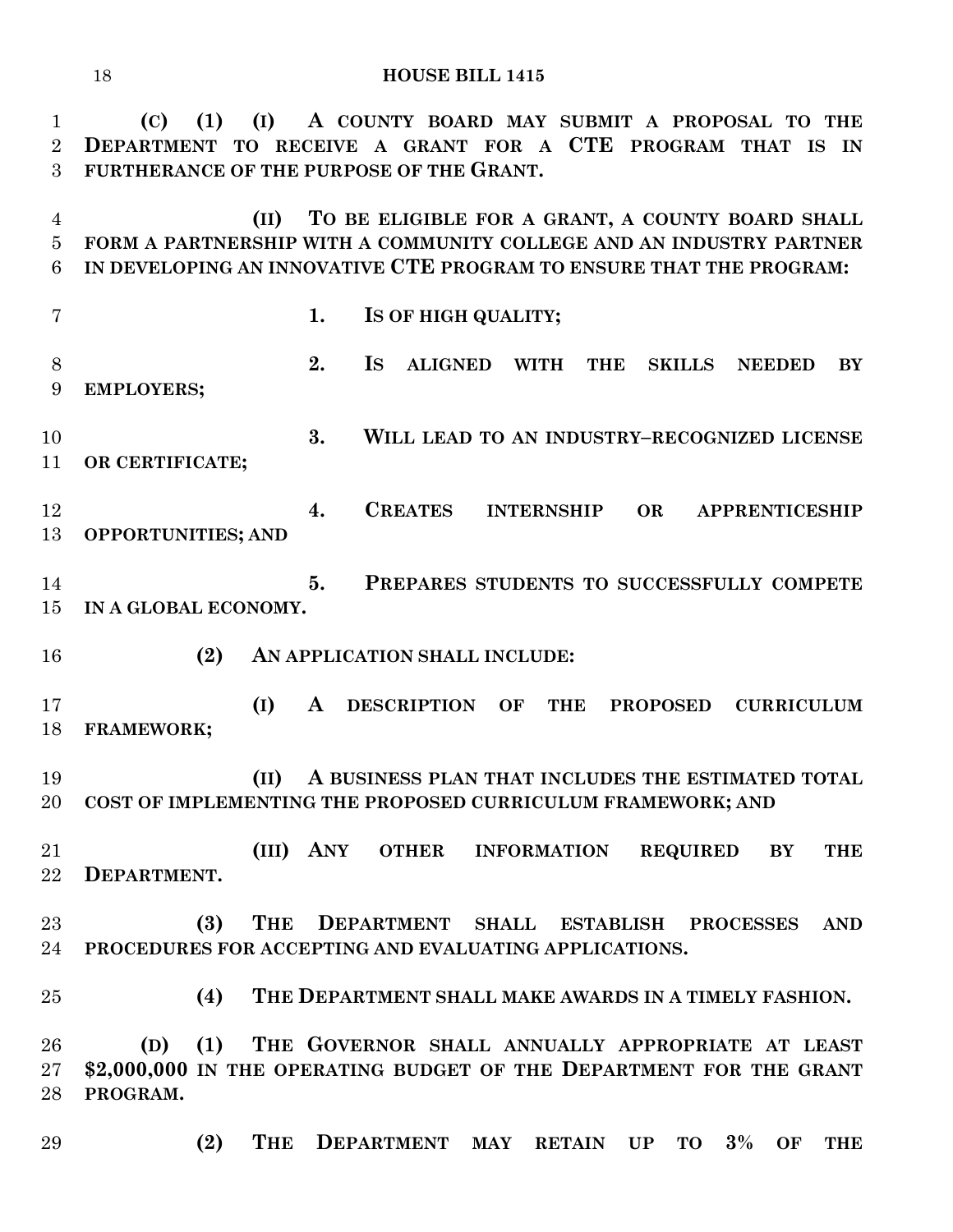# **APPROPRIATION REQUIRED UNDER THIS SUBSECTION TO HIRE STAFF NECESSARY TO ADMINISTER THE GRANT PROGRAM.**

# **Chapter 701 of the Acts of 2016**

 SECTION 1. BE IT ENACTED BY THE GENERAL ASSEMBLY OF MARYLAND, That:

(a) (1) There is a Commission on Innovation and Excellence in Education.

 (2) The Commission shall review the findings of the Study on Adequacy of Funding for Education in the State of Maryland that is to be completed on or before December 1, 2016, and provide recommendations on preparing students in the State to meet the challenges of a changing global economy, to meet the State's workforce needs, to be prepared for postsecondary education and the workforce, and to be successful citizens in the 21st century.

 (h) (1) On or before December 31, 2016, the Commission shall provide a preliminary report of its findings and recommendations to the Governor and, in accordance with § 2–1246 of the State Government Article, the Senate Education, Health, and Environmental Affairs Committee, the Senate Budget and Taxation Committee, the House Committee on Ways and Means, and the House Appropriations Committee.

 (2) On or before December 31, **[**2017**] 2018**, the Commission shall provide a final report of its findings and recommendations to the Governor and, in accordance with § 2–1246 of the State Government Article, the Senate Education, Health, and Environmental Affairs Committee, the Senate Budget and Taxation Committee, the House Committee on Ways and Means, and the House Appropriations Committee.

 SECTION 4. AND BE IT FURTHER ENACTED, That this Act shall take effect June 1, 2016. It shall remain effective for a period of **[**2**] 3** years and, at the end of May 31, **[**2018**] 2019**, with no further action required by the General Assembly, this Act shall be abrogated and of no further force and effect.

# **Chapter 702 of the Acts of 2016**

 SECTION 1. BE IT ENACTED BY THE GENERAL ASSEMBLY OF MARYLAND, That:

(a) (1) There is a Commission on Innovation and Excellence in Education.

 (2) The Commission shall review the findings of the Study on Adequacy of Funding for Education in the State of Maryland that is to be completed on or before December 1, 2016, and provide recommendations on preparing students in the State to meet the challenges of a changing global economy, to meet the State's workforce needs, to be prepared for postsecondary education and the workforce, and to be successful citizens in the 21st century.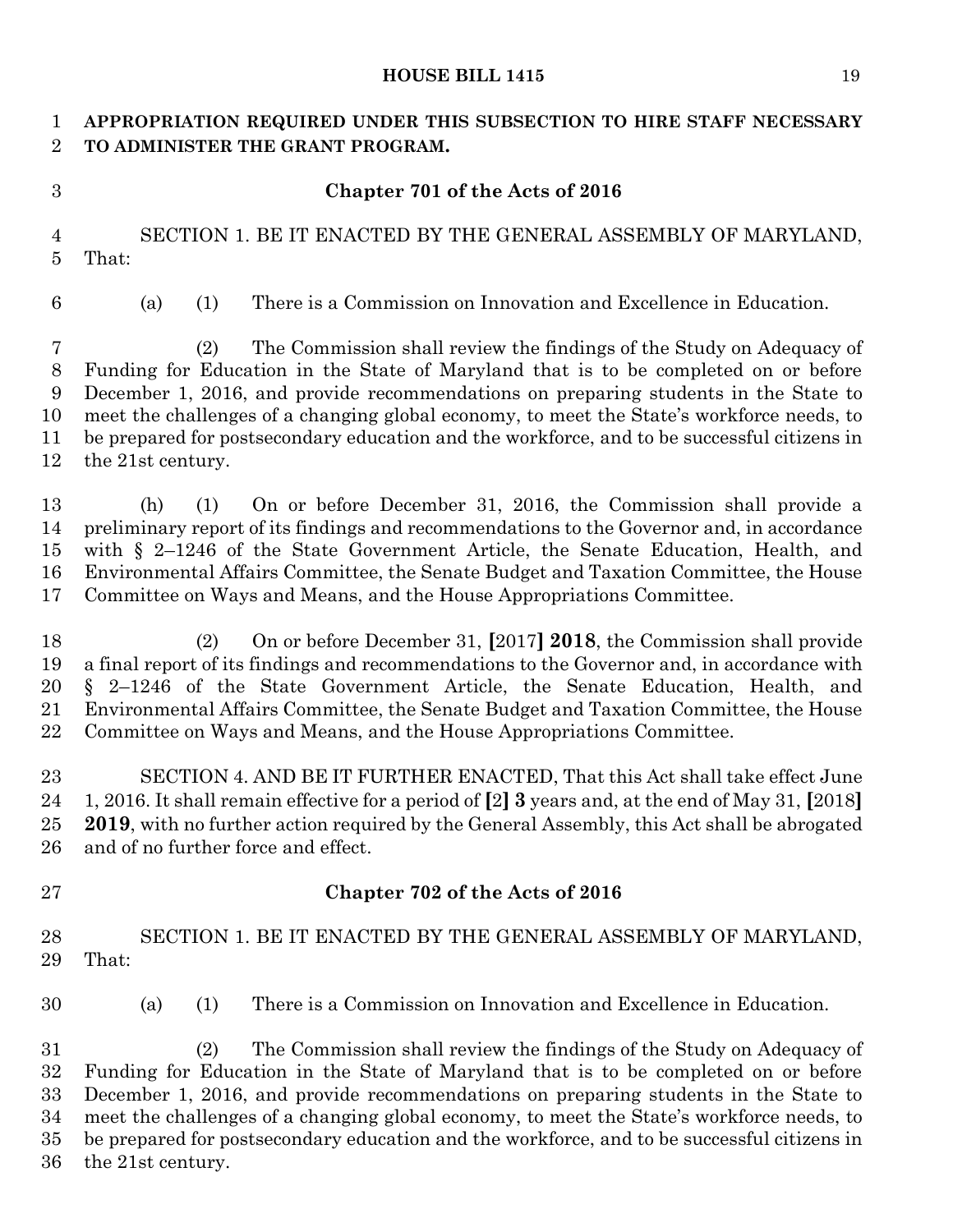(h) (1) On or before December 31, 2016, the Commission shall provide a preliminary report of its findings and recommendations to the Governor and, in accordance with § 2–1246 of the State Government Article, the Senate Education, Health, and Environmental Affairs Committee, the Senate Budget and Taxation Committee, the House Committee on Ways and Means, and the House Appropriations Committee.

 (2) On or before December 31, **[**2017**] 2018**, the Commission shall provide a final report of its findings and recommendations to the Governor and, in accordance with § 2–1246 of the State Government Article, the Senate Education, Health, and Environmental Affairs Committee, the Senate Budget and Taxation Committee, the House Committee on Ways and Means, and the House Appropriations Committee.

 SECTION 4. AND BE IT FURTHER ENACTED, That this Act shall take effect June 1, 2016. It shall remain effective for a period of **[**2**] 3** years and, at the end of May 31, **[**2018**] 2019**, with no further action required by the General Assembly, this Act shall be abrogated and of no further force and effect.

# **Chapter 715 of the Acts of 2017**

SECTION 2. AND BE IT FURTHER ENACTED, That:

 (a) (1) On or before **[**July**] SEPTEMBER** 1, 2018, the State Department of Education, in consultation with the Department of Budget and Management and the Department of Legislative Services, shall contract with a public or private entity to conduct an independent study of the individualized education program (IEP) process in the State, including the procedures relating to the identification, evaluation, and educational placement of a child, the provision of a free and appropriate education, and the dispute resolution procedures provided under § 8–413 of the Education Article.

 (2) The entity that conducts the study shall seek input from special education teachers, special education advocates, and special education organizations.

(b) At a minimum, the study shall:

 (1) review and assess how local school systems spend their special education funds and allocate their teaching and family support services staff;

 (2) review and assess the effectiveness of special education family support services provided by local school system staff members;

 (3) review and assess how local school systems utilize technical assistance provided by the State Department of Education to local school systems to assist parents in understanding their rights and responsibilities in the IEP process;

(4) identify best practices for retaining special education teachers;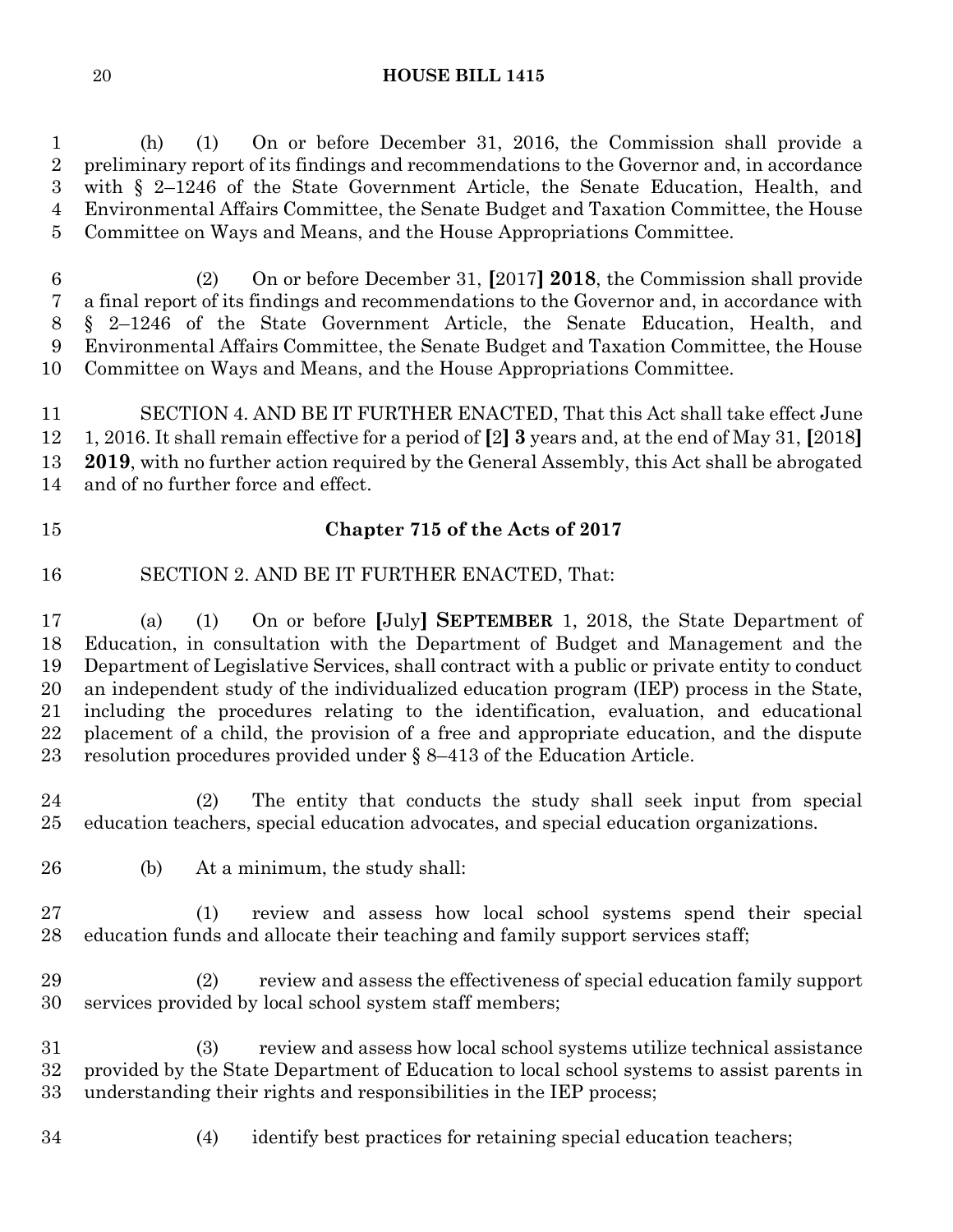(5) identify and highlight the best practices currently utilized by the State Department of Education staff, local system staff, and other State agency staff as part of the IEP process in the State; **[**and**]**

 **(6) REVIEW AND ASSESS METHODOLOGIES USED BY TOP–PERFORMING COUNTRIES TO ESTIMATE THE COSTS OF PROVIDING AN ADEQUATE EDUCATION TO STUDENTS IN SPECIAL EDUCATION;**

 **(7) REVIEW AND ASSESS METHODOLOGIES USED AND CONSIDERED BY STATES THAT USE A SPECIAL EDUCATION WEIGHT FOR ESTIMATING THE COSTS OF AN ADEQUATE EDUCATION FOR STUDENTS IN SPECIAL EDUCATION, INCLUDING WHETHER THE STATES USE:**

- 
- **(I) SINGLE OR MULTIPLE WEIGHTS;**

 **(II) A WEIGHT BASED ON INDIVIDUAL OR CLUSTERS OF DISABILITIES; OR** 

 **(III) A WEIGHT BASED ON LEVELS OF SEVERITY AMONG DISABILITIES;**

## **(8) REVIEW AND ASSESS AVAILABLE INTERNATIONAL AND NATIONAL DATA AND STUDIES ON THE CURRENT COSTS OF SPECIAL EDUCATION ACROSS THE SPECTRUM OF DISABILITIES AND LEVELS OF SEVERITY; AND**

- 
- **[**(6)**] (9)** make recommendations for:

 (i) ensuring that special education funds are being spent cost effectively;

 (ii) ensuring that local school systems are effectively allocating their teaching and family support services staff to improve the education achievement of special education students;

 (iii) clarifying and simplifying the IEP process to enable parents and guardians to more easily understand their rights and responsibilities in the process; **[**and**]**

 (iv) modifying the administrative goals, objectives, and strategies of teachers and IEP teams to make them more efficient and cost effective in their delivery of services to special education students, including potential reductions in caseloads and recordkeeping**;**

 **(V) THE APPROPRIATE LEVEL OF FUNDING THAT IS ADEQUATE FOR STUDENTS WITH DISABILITIES IN MARYLAND IN THE CONTEXT OF THE PRIMARY AND SECONDARY STATE EDUCATION FORMULAS; AND**